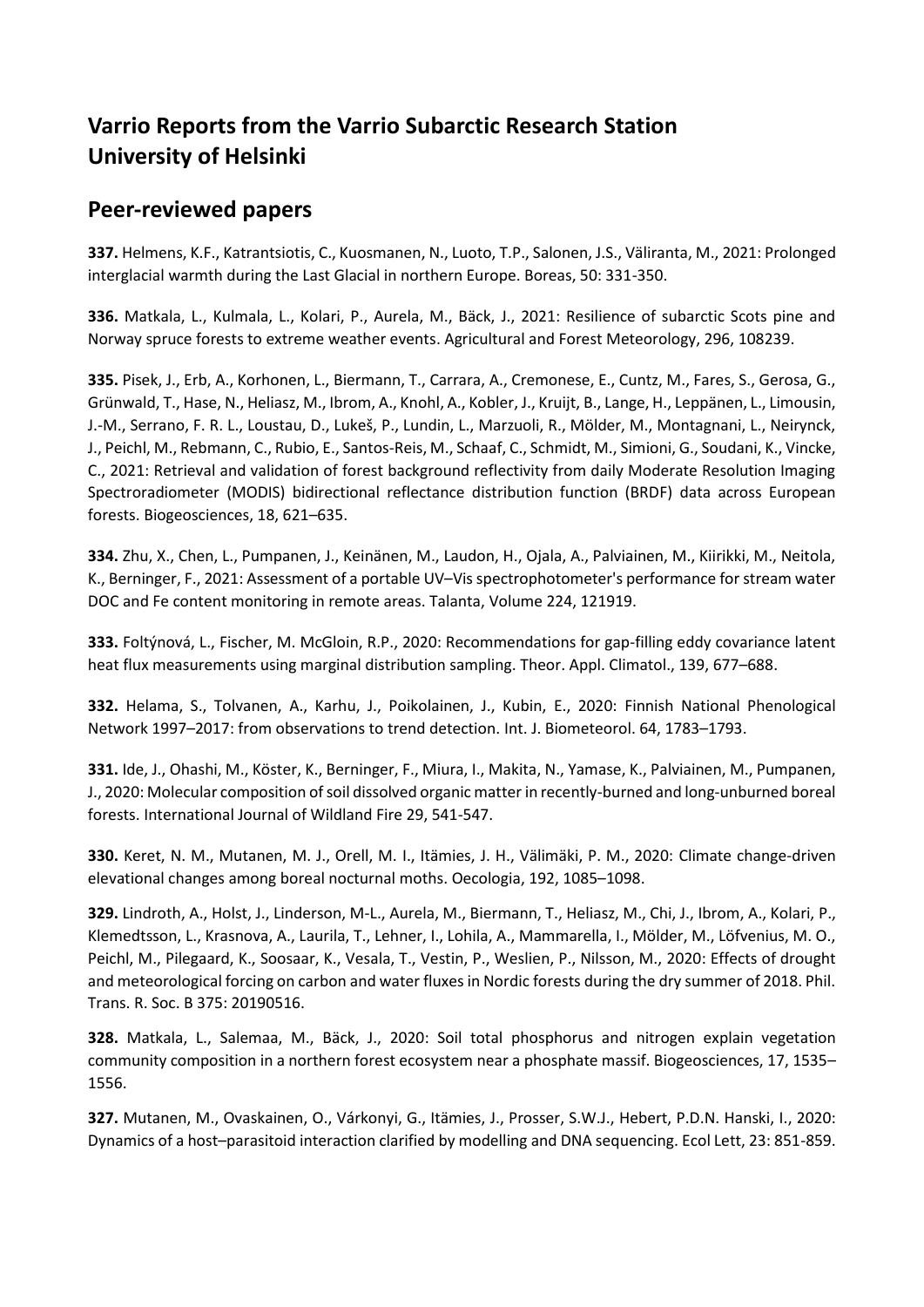**326.** Petäjä, T., Duplissy, E.-M., Tabakova, K., Schmale, J., Altstädter, B., Ancellet, G., Arshinov, M., Balin, Y., Baltensperger, U., Bange, J., Beamish, A., Belan, B., Berchet, A., Bossi, R., Cairns, W. R. L., Ebinghaus, R., El Haddad, I., Ferreira-Araujo, B., Franck, A., Huang, L., Hyvärinen, A., Humbert, A., Kalogridis, A.-C., Konstantinov, P., Lampert, A., MacLeod, M., Magand, O., Mahura, A., Marelle, L., Masloboev, V., Moisseev, D., Moschos, V., Neckel, N., Onishi, T., Osterwalder, S., Ovaska, A., Paasonen, P., Panchenko, M., Pankratov, F., Pernov, J. B., Platis, A., Popovicheva, O., Raut, J.-C., Riandet, A., Sachs, T., Salvatori, R., Salzano, R., Schröder, L., Schön, M., Shevchenko, V., Skov, H., Sonke, J. E., Spolaor, A., Stathopoulos, V. K., Strahlendorff, M., Thomas, J. L., Vitale, V., Vratolis, S., Barbante, C., Chabrillat, S., Dommergue, A., Eleftheriadis, K., Heilimo, J., Law, K. S., Massling, A., Noe, S. M., Paris, J.-D., Prévôt, A. S. H., Riipinen, I., Wehner, B., Xie, Z., Lappalainen, H. K., 2020: Overview: Integrative and Comprehensive Understanding on Polar Environments (iCUPE) – concept and initial results, Atmos. Chem. Phys., 20, 8551–8592.

**325.** Sormunen, J. J., Andersson, T., Aspi, J., Bäck, J., Cederberg, T., Haavisto, N., Halonen, H., Hänninen, J., Inkinen, J., Kulha, N., Laaksonen, M., Loehr, J., Mäkelä, S., Mäkinen, K., Norkko, J., Paavola, R., Pajala, P., Petäjä, T., Puisto, A., Sippola, E., Snickars, M., Sundell, J., Tanski, N., Uotila, A., Vesilahti, E.-M., Vesterinen, E. J., Vuorenmaa, S., Ylönen, H., Ylönen, J., Klemola, T., 2020: Monitoring of ticks and tick-borne pathogens through a nationwide research station network in Finland. Ticks and Tick-borne Diseases, Volume 11, Issue 5, 101449.

**324.** Taipale, D., Aalto, J., Schiestl-Aalto, P., Kulmala, M., Bäck, J., 2020: The importance of accounting for enhanced emissions of monoterpenes from new Scots pine foliage in models - A Finnish case study. Atmospheric Environment: X, 8, 100097.

**323.** Tepsell, J., Rämö, O. T., Heinonen, A., Lahaye, Y., Haapala, P., Halkoaho, T., Heinonen, J. S., Höytiä, H., Konnunaho, J., Järvinen, V., 2020: Some new insights into the geochronology of the Western Karelia Subprovince, Finnish Lapland. Bulletin of the Geological Society of Finland, 92, 1, 5-17.

**322.** Ylivinkka, I., Itämies, J., Klemola, T., Ruohomäki, K., Kulmala, M., Taipale, D., 2020: Investigating evidence of enhanced aerosol formation and growth due to autumnal moth larvae feeding on mountain birch at SMEAR I in northern Finland. Boreal Env. Res. 25: 121–143.

**321.** Boy, M., Thomson, E. S., Acosta Navarro, J.-C., Arnalds, O., Batchvarova, E., Bäck, J., Berninger, F., Bilde, M., Brasseur, Z., Dagsson-Waldhauserova, P., Castarède, D., Dalirian, M., de Leeuw, G., Dragosics, M., Duplissy, E.-M., Duplissy, J., Ekman, A. M. L., Fang, K., Gallet, J.-C., Glasius, M., Gryning, S.-E., Grythe, H., Hansson, H.-C., Hansson, M., Isaksson, E., Iversen, T., Jonsdottir, I., Kasurinen, V., Kirkevåg, A., Korhola, A., Krejci, R., Kristjansson, J. E., Lappalainen, H. K., Lauri, A., Leppäranta, M., Lihavainen, H., Makkonen, R., Massling, A., Meinander, O., Nilsson, E. D., Olafsson, H., Pettersson, J. B. C., Prisle, N. L., Riipinen, I., Roldin, P., Ruppel, M., Salter, M., Sand, M., Seland, Ø., Seppä, H., Skov, H., Soares, J., Stohl, A., Ström, J., Svensson, J., Swietlicki, E., Tabakova, K., Thorsteinsson, T., Virkkula, A., Weyhenmeyer, G. A., Wu, Y., Zieger, P., Kulmala, M., 2019: Interactions between the atmosphere, cryosphere, and ecosystems at northern high latitudes. Atmos. Chem. Phys., 19, 2015–2061.

**320.** Häbel, H., Kuronen, M., Henttonen, H. M., Kangas, A., Myllymäki, M., 2019: The effect of spatial structure of forests on the precision and costs of plot-level forest resource estimation. For. Ecosyst. 6, 8.

**319.** Kulha, N., Pasanen, L., Holmström, L.,De Grandpré, L., Kuuluvainen, T., Aakala, T., 2019:At What Scales and Why Does Forest Structure Vary in Naturally Dynamic Boreal Forests? An Analysis of Forest Landscapes on Two Continents. Ecosystems 22, 709–724.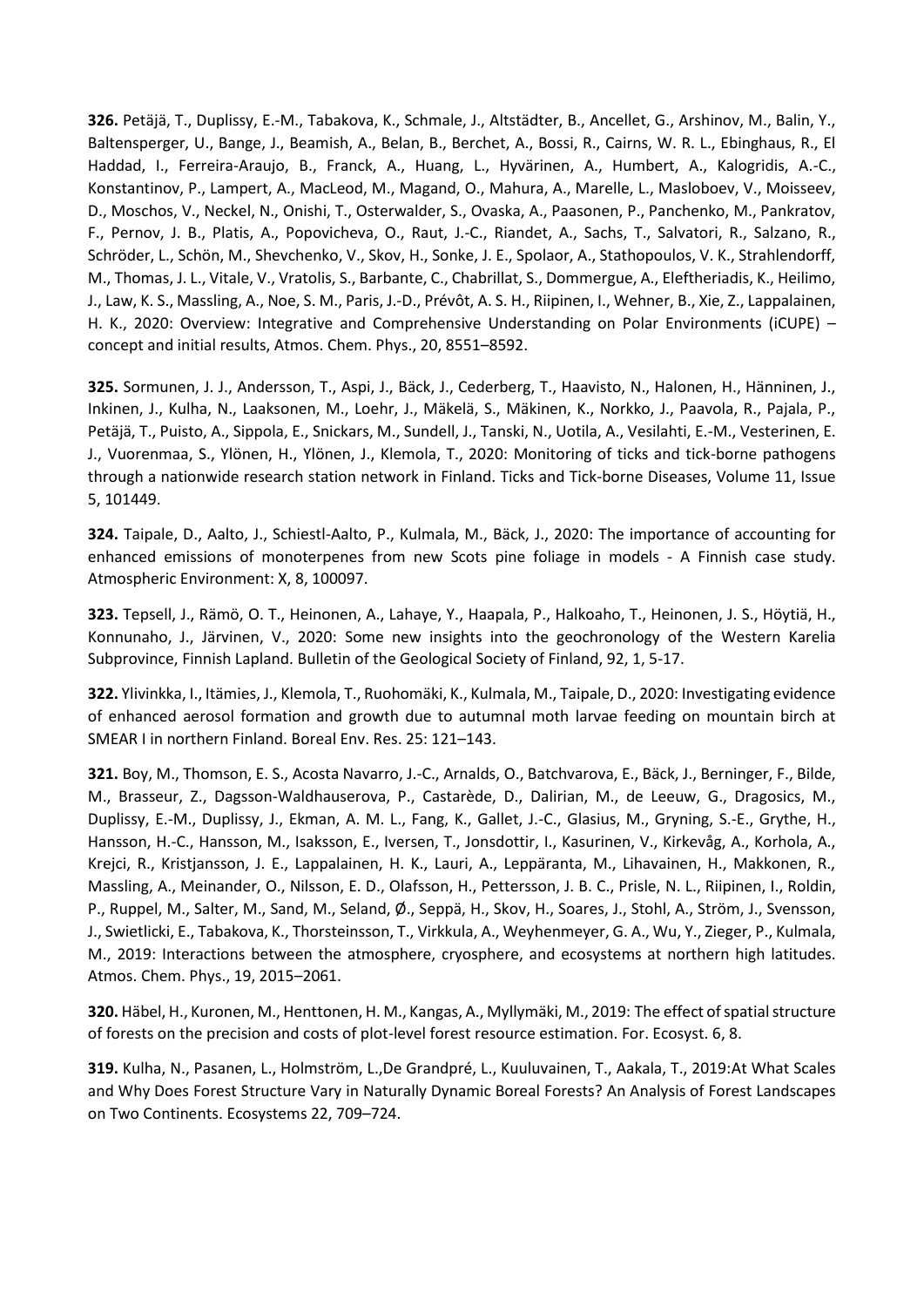**318.** Kulmala, L., Pumpanen, J., Kolari, P., Dengel, S., Berninger, F., Köster, K., Matkala, L., Vanhatalo, A., Vesala, T., Bäck, J., 2019: Inter- and intra-annual dynamics of photosynthesis differ between forest floor vegetation and tree canopy in a subarctic Scots pine stand. Agricultural and Forest Meteorology, 271, 1-11.

**317.** Lindfors, L., Atherton, J., Riikonen, A., Hölttä, T., 2019: A mechanistic model of winter stem diameter dynamics reveals the time constant of diameter changes and the elastic modulus across tissues and species. Agricultural and Forest Meteorology, 272–273, 20-29.

**316.** Milardi, M., Petäjä, T., Weckström, J., 2019: Should we further investigate the cascading effects of introduced fish on insectivorous birds? Boreal Env. Res. 24: 51–62.

**315.** Plikk, A., Engels, S., Luoto, T.P., Nazarova, L., Salonen, J. S., Helmens, K. F., 2019: Chironomid-based temperature reconstruction for the Eemian Interglacial (MIS 5e) at Sokli, northeast Finland. Journal of Paleolimnology 61, 355–371.

**314.** Virkkala, A.-M., Abdi, A. M., Luoto, M., Metcalfe, D. B., 2019: Identifying multidisciplinary research gaps across Arctic terrestrial gradients. Environ. Res. Lett., 14, 124061.

**313.** Aakala T., 2018: Forest fire histories and tree age structures in Värriö and Maltio Strict Nature Reserves, northern Finland. Boreal Env. Res. 23: 209–219.

**312.** Aakala, T, Berninger, F, Starr, M., 2018: The roles of competition and climate in tree growth variation in northern boreal old‐growth forests. J Veg Sci., 29: 1040– 1051.

**311.** Aakala, T., Pasanen, L., Helama, S., Vakkari, V., Drobyshev, I., Seppä, H., Kuuluvainen, T., Stivrins, N., Wallenius, T., Vasander, H., Holmström, L., 2018. Multiscale variation in drought controlled historical forest fire activity in the boreal forests of eastern Fennoscandia. Ecol Monogr, 88: 74-91.

**310.** Ezhova, E., Ylivinkka, I., Kuusk, J., Komsaare, K., Vana, M., Krasnova, A., Noe, S., Arshinov, M., Belan, B., Park, S.-B., Lavrič, J. V., Heimann, M., Petäjä, T., Vesala, T., Mammarella, I., Kolari, P., Bäck, J., Rannik, Ü., Kerminen, V.-M., Kulmala, M., 2018: Direct effect of aerosols on solar radiation and gross primary production in boreal and hemiboreal forests, Atmos. Chem. Phys., 18, 17863–17881.

**309.** Fernández-Marín, B., Atherton, J., Olascoaga, B., Kolari, P., Porcar-Castell, A., García-Plazaola, J. I., 2018: When the sun never sets: daily changes in pigment composition in three subarctic woody plants during the summer solstice. Trees 32**,** 615–630.

**308.** González-Muñoz, N., Sterck, F., Torres-Ruiz, J. M., Petit, G., Cochard, H., von Arx, G., Lintunen, A., Caldeira, M. C., Capdeville, G., Copini, P., Gebauer, R., Grönlund, L., Hölttä, T., Lobo-do-Vale, R., Peltoniemi, M., Stritih, A., Urban, J., Delzon, S., 2018: Quantifying *in situ* phenotypic variability in the hydraulic properties of four tree species across their distribution range in Europe. PLoS One 13, 5, e0196075.

**307.** Hari, P., Noe, S., Dengel, S., Elbers, J., Gielen, B., Kerminen, V-M., Kruijt, B., Kulmala, L., Lindroth, A., Mammarella, I., Petäjä, T., Schurgers, G., Vanhatalo, A., Kulmala, M., Bäck, J., 2018: Prediction of photosynthesis in Scots pine ecosystems across Europe by a needle-level theory. Atmos. Chem. Phys., 18, 13321–13328.

**306.** Helmens, K. F., Katrantsiotis, C., Salonen, J. S., Shala, S., Bos, J. A. A., Engels, S., Kuosmanen, N., Luoto, T. P., Väliranta, M., Luoto, M., Ojala, A., Risberg, J., Weckström, J., 2018: Warm summers and rich biotic communities during N-Hemisphere deglaciation. Global and Planetary Change, 167, 61-73.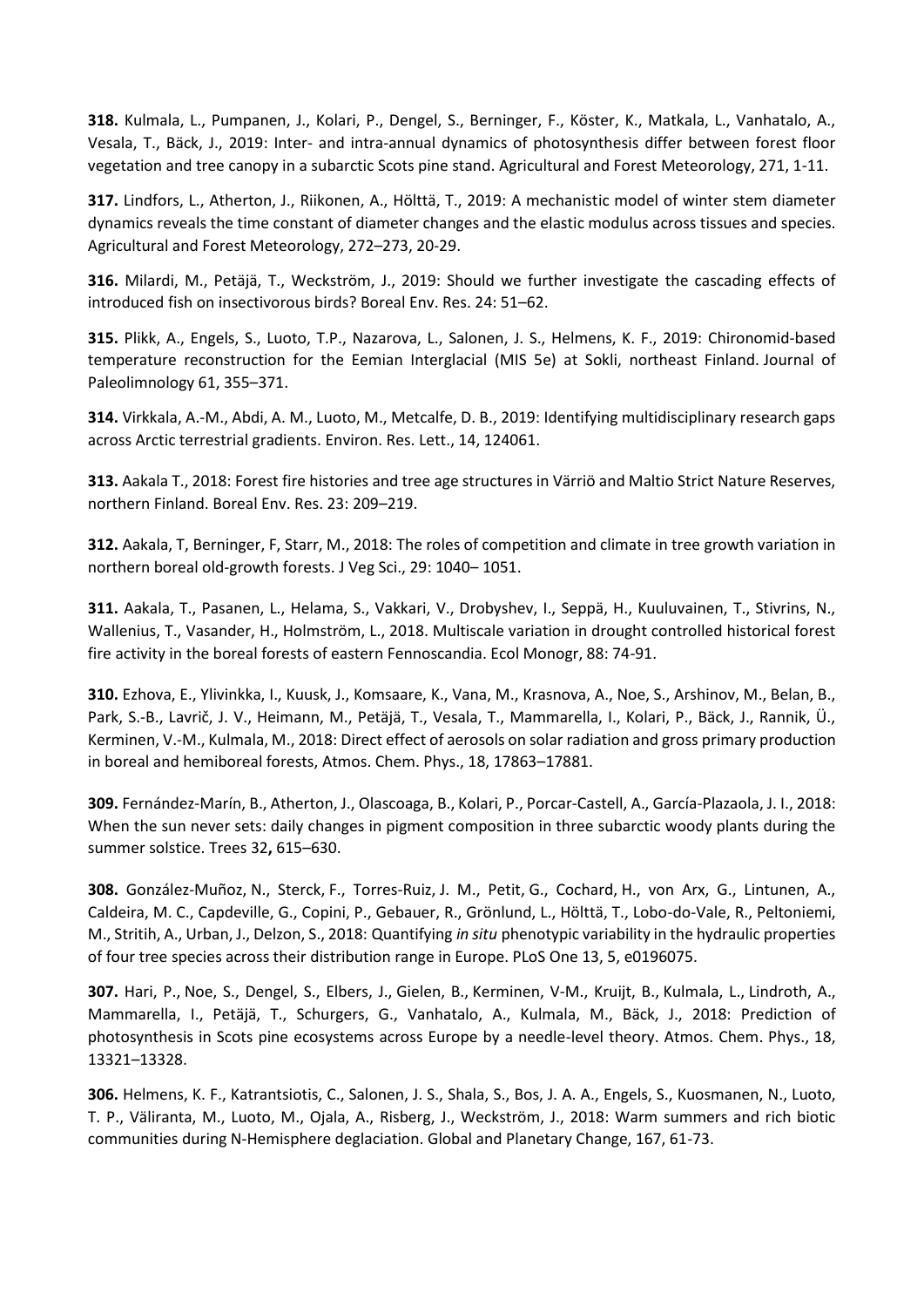**305.** Kerminen, V.-M., Chen, X., Vakkari, V., Petäjä, T., Kulmala M., Bianchi, F., 2018: Atmospheric new particle formation and growth: review of field observations. Environ. Res. Lett., 13, 103003.

**304.** Köster, K., Köster, E., Berninger, F., Heinonsalo, J., Pumpanen, J., 2018: Contrasting effects of reindeer grazing on  $CO<sub>2</sub>$ , CH<sub>4</sub>, and N<sub>2</sub>O fluxes originating from the northern boreal forest floor. Land Degrad. Dev., 29: 374– 381.

**303.** Peltoniemi, M., Aurela, M., Böttcher, K., Kolari, P., Loehr, J., Karhu, J., Linkosalmi, M., Tanis, C. M., Tuovinen, J.-P., Arslan, A. N., 2018: Webcam network and image database for studies of phenological changes of vegetation and snow cover in Finland, image time series from 2014 to 2016, Earth Syst. Sci. Data, 10, 173– 184.

**302.** Peltoniemi, M., Aurela, M., Böttcher, K., Kolari, P., Loehr, J., Hokkanen, T., Karhu, J., Linkosalmi, M., Tanis, C. M., Metsämäki, S., Tuovinen, J.-P., Vesala, T., Arslan, A. N., 2018: Networked web-cameras monitor congruent seasonal development of birches with phenological field observations. Agricultural and Forest Meteorology, 249, 335-347

**301.** Rautiainen, M., Lukeš, P., Homolová, L., Hovi, A., Pisek, J., Mõttus, M., 2018: Spectral Properties of Coniferous Forests: A Review of In Situ and Laboratory Measurements. Remote Sens., 10, 207.

**300.** Salonen, J.S., Helmens, K.F., Brendryen, J., Kuosmanen, N., Väliranta, M., Goring, S., Korpela, M., Kylander, M., Philip, A., Plikk, A., Renssen, H., Luoto, M., 2018: Abrupt high-latitude climate events and decoupled seasonal trends during the Eemian. Nat Commun 9, 2851.

**299.** Santalahti, M., Sun, H., Sietiö, O.-M., Köster, K., Berninger, F., Laurila, T., Pumpanen, J., Heinonsalo, J., 2018: Reindeer grazing alter soil fungal community structure and litter decomposition related enzyme activities in boreal coniferous forests in Finnish Lapland. Applied Soil Ecology, Volume 132, Pages 74-82.

**298.** Xausa, F., Paasonen, P., Makkonen, R., Arshinov, M., Ding, A., Denier Van Der Gon, H., Kerminen, V.-M., Kulmala, M., 2018: Advancing global aerosol simulations with size-segregated anthropogenic particle number emissions. Atmos. Chem. Phys., 18, 10039–10054.

**297.** Kuuluvainen, T. Hofgaard, A., Aakala, T., Jonsson, Bengt G., 2017: North Fennoscandian mountain forests: History, composition, disturbance dynamics and the unpredictable future, Forest Ecology and Management, 385, 140-149.

**296.** Köster, K., Köster, E., Kulmala, L., Berninger, F., Pumpanen, J., 2017: Are the climatic factors combined with reindeer grazing affecting the soil CO 2 emissions in subarctic boreal pine forest? Catena, 149, 616-622.

**295.** Palviainen, M. Pumpanen, J., Berninger, F., Ritala, K., Duan, B., Heinonsalo, J., Sun, H., Köster, E., Köster, K., 2017: Nitrogen balance along a northern boreal forest fire chronosequence, PLoS One, 12, 3, e0174720, Public Library of Science.

**293.** Köster, E., Köster, K. Berninger, F., Aaltonen, H., Zhou, X., Pumpanen, J., 2017: Carbon dioxide, methane and nitrous oxide fluxes from a fire chronosequence in subarctic boreal forests of Canada,Science of The Total Environment, 601, 895-905.

**291.** Kuuluvainen, T. Hofgaard, A., Aakala, T., Jonsson, B.G., 2017: Reprint of: North Fennoscandian mountain forests: History, composition, disturbance dynamics and the unpredictable future, Forest Ecology and Management, 385, 140-149.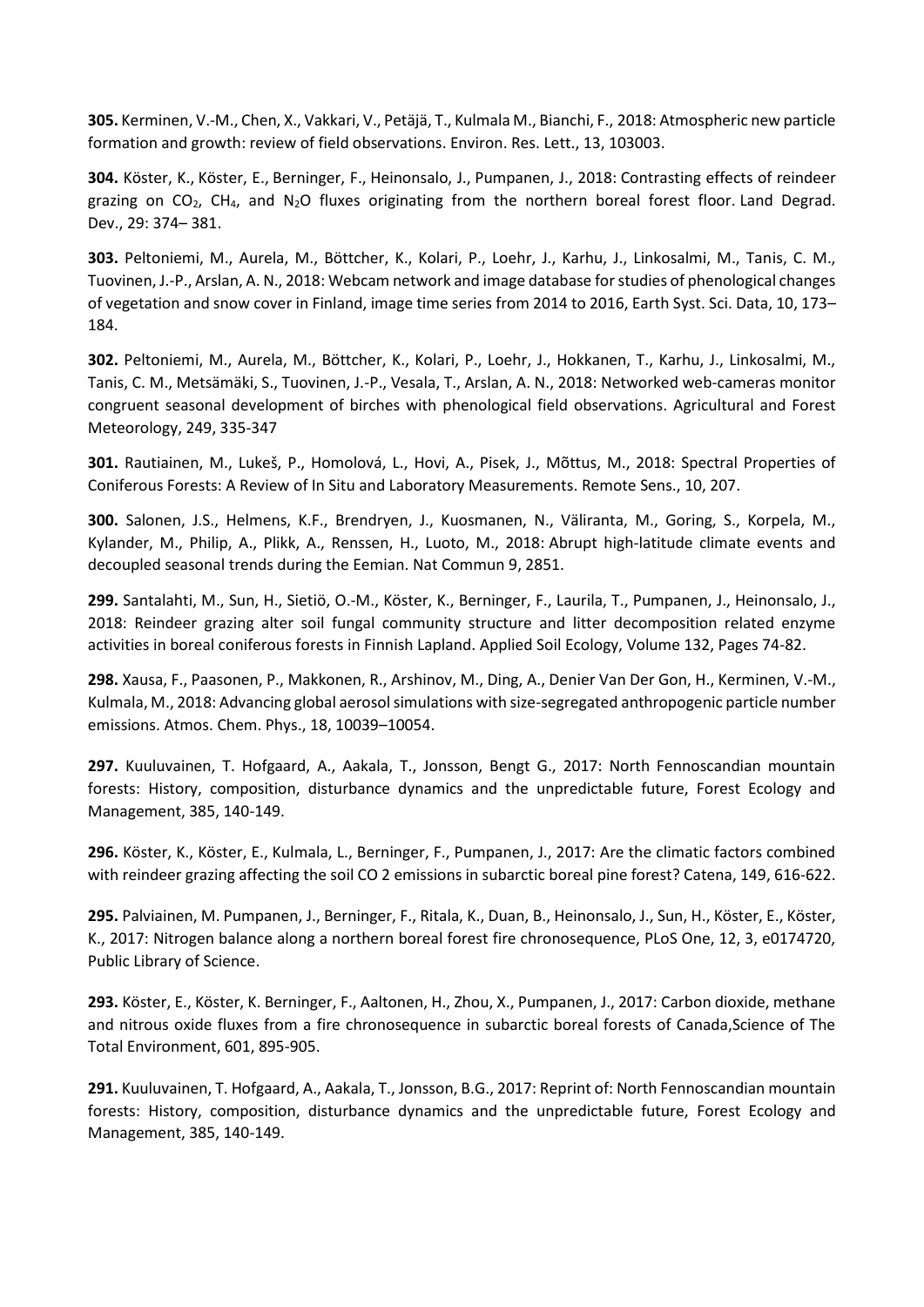**287.** Köster, K., Köster, E., Orumaa, A., Parro, K., Jõgiste, K., Berninger, F., Pumpanen, J., Metslaid, M., 2016: How Time since Forest Fire Affects Stand Structure, Soil Physical-Chemical Properties and Soil CO2 Efflux in Hemiboreal Scots Pine Forest Fire Chronosequence? Forests, 7,9, 201.

**284.** Hernández-Clemente, R., Kolari, P., Porcar-Castell, A., Korhonen, L., Mõttus, M., 2016: Tracking the Seasonal Dynamics of Boreal Forest Photosynthesis Using EO-1 Hyperion Reflectance: Sensitivity to Structural and Illumination Effects, IEEE Transactions on Geoscience and Remote Sensing, 54, 9, 5105-5116.

**283.** Salmela, J., Suuronen, A., Kaunisto, K.M.,2016: New and poorly known Holarctic species of Boletina Staeger, 1840 (Diptera, Mycetophilidae), Biodiversity data journal, 4.

**282.** Milardi, M., Siitonen, S., Lappalainen, J., Liljendahl, A., Weckström, J., 2016: The impact of trout introductions on macro-and micro-invertebrate communities of fishless boreal lakes, Journal of Paleolimnology, 55, 3, 273-287.

**281.** Milardi, M., Käkelä, R., Weckström, J., Kahilainen, K.K., 2016: Terrestrial prey fuels the fish population of a small, high-latitude lake, Aquatic Sciences, 78,4,695-706.

**280.** Milardi, M., Thomas, S.M., Kahilainen, K.K., 2016: Reliance of brown trout on terrestrial prey varies with season but not fish density, Freshwater Biology, 61, 7, 1143-1156.

**279.** Milardi, M., Lappalainen, J., McGowan, S., Weckstrom, J., 2016: Can fish introductions alter nutrient cycles in previously fishless high-latitude lakes? Journal of Limnology, 76, 1-14.

**277.** Poikolainen, J., Tolvanen, A., Karhu, J., Kubin, E., 2016: Seventeen-year trends in spring and autumn phenophases of Betula pubescens in a boreal environment, International journal of biometeorology, 60, 8, 1227-1236.

**275.** Rossi, S., Anfodillo, T., Čufar, K., Cuny, H.E., Deslauriers, A., Fonti, P., Frank, D., Gričar, J., Gruber, A., Huang, J.-G., 2016: Pattern of xylem phenology in conifers of cold ecosystems at the Northern Hemisphere, Global change biology, 22, 11, 3804-3813.

**274.** Turunen, M.T., Rasmus, S., Bavay, M., Ruosteenoja, K., Heiskanen, J., 2016: Coping with difficult weather and snow conditions: Reindeer herders' views on climate change impacts and coping strategies, Climate Risk Management, 11, 15-36.

**273.** Köster, K., Berninger, F., Heinonsalo, J., Lindén, A., Köster, E., Ilvesniemi, H., Pumpanen, J., 2016: The long-term impact of low-intensity surface fires on litter decomposition and enzyme activities in boreal coniferous forests, International Journal of Wildland Fire, 25, 2, 213-223.

**272.** Vana, M., Komsaare, K., Hõrrak, U., Mirme, S., Nieminen, T. Kontkanen, J., Manninen, H.E., Petäjä, T., Noe, S.M., Kulmala, M., 2016: Characteristics of new-particle formation at three SMEAR stations, Boreal Environment Research, 21, 345-362.

**271.** Köster, K. Berninger, F., Heinonsalo, J., Lindén, A., Köster, E., Ilvesniemi, H., Pumpanen, J., 2016: Corrigendum to: The long-term impact of low-intensity surface fires on litter decomposition and enzyme activities in boreal coniferous forests, International Journal of Wildland Fire, 25, 5, 618-618.

**270.** Rasmus, S., Kivinen, S., Bavay, M., Heiskanen, J., 2016: Local and regional variability in snow conditions in northern Finland: A reindeer herding perspective, Ambio, 45, 4, 398-414.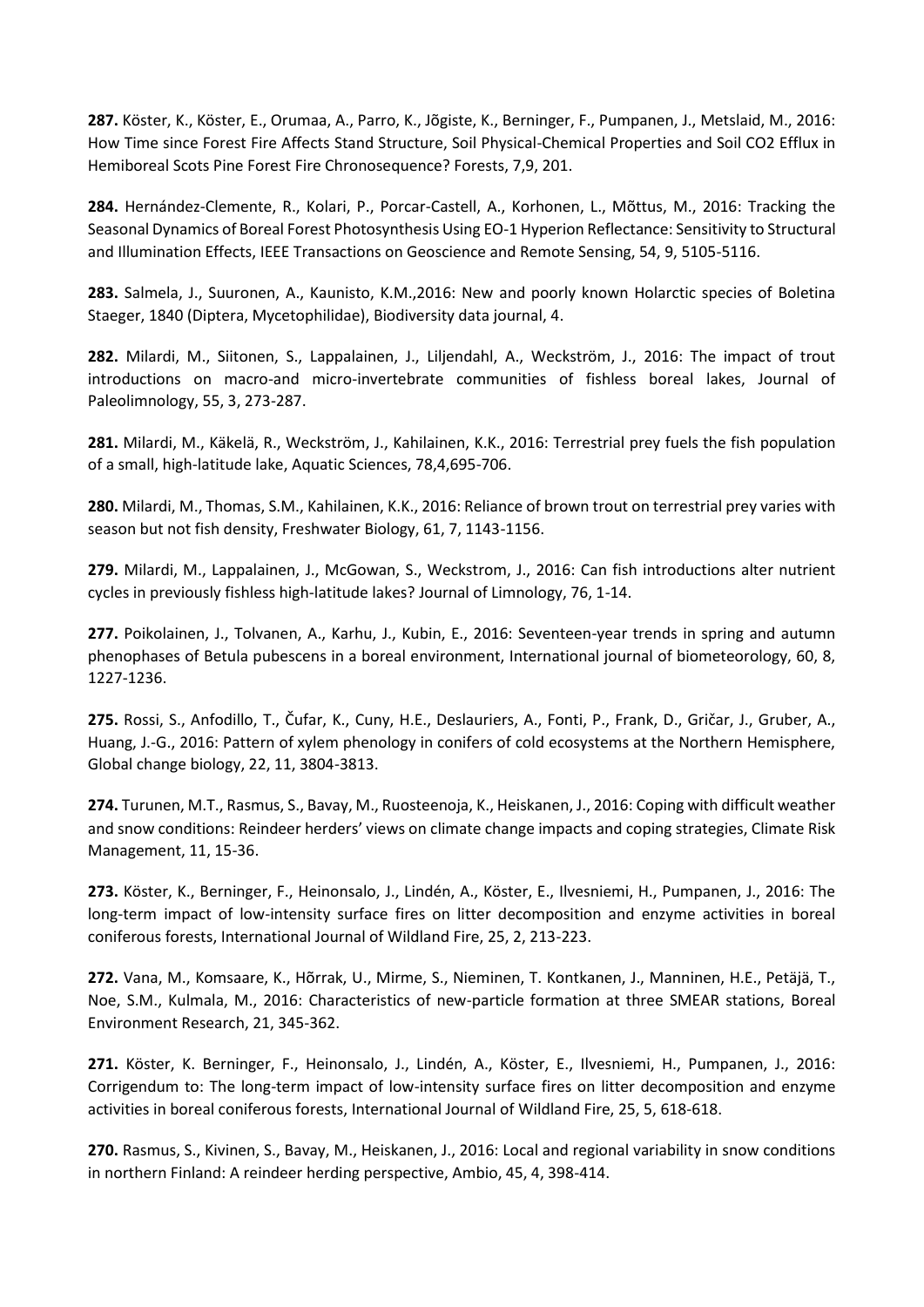**263.** Tallberg, P., Opfergelt, S., Cornelis, J.-T., Liljendahl, A., Weckström, J., 2015: High concentrations of amorphous, biogenic Si (BSi) in the sediment of a small high-latitude lake: implications for biogeochemical Si cycling and for the use of BSi as a paleoproxy, Aquatic Sciences, 77, 2, 293-305.

**260.** Sun, H., Santalahti, M., Pumpanen, J., Köster, K., Berninger, F., Raffaello, T., Jumpponen, A., Asiegbu, F.O., Heinonsalo, J., 2015: Fungal community shifts in structure and function across a boreal forest fire chronosequence, Applied and environmental microbiology, 81, 22, 7869-7880.

**259.** Kunttu, P., Kulju, M., Kotiranta, H., 2015: Contributions to the Finnish aphyllophoroid funga (Basidiomycota): new and rare species, Czech Mycology, 67, 2.

**258.** Kivinen, S., Rasmus, S., 2015: Observed cold season changes in a Fennoscandian fell area over the past three decades, Ambio, 44, 3, 214-225.

**257.** Köster, K., Berninger, F., Köster, E., Pumpanen, J., 2015: Influences of reindeer grazing on above-and below-ground biomass and soil carbon dynamics, Arctic, Antarctic, and Alpine Research, 47, 3, 495-503.

**256.** Murtomaa-Hautala, M. Viluksela, M., Ruokojärvi, P., Rautio, A., 2015: Temporal trends in the levels of polychlorinated dioxins,-furans,-biphenyls and polybrominated diethyl ethers in bank voles in Northern Finland, Science of the Total Environment, 526, 70-76.

**255.** Aakala, T., Shimatani, K., Abe, T., Kubota, Y., Kuuluvainen, T., 2015: Crown asymmetry in high latitude forests: disentangling the directional effects of tree competition and solar radiation, Oikos, 125, 1035-1043.

**254.** Köster, E., Köster, K., Berninger, F., Pumpanen, J., 2015: Carbon dioxide, methane and nitrous oxide fluxes from podzols of a fire chronosequence in the boreal forests in Värriö, Finnish Lapland, Geoderma Regional, 5, 181-187.

**253.** Kreutz, A., Aakala, T., Grenfell, R., Kuuluvainen, T., 2015: Spatial tree community structure in three stands across a forest succession gradient in northern boreal Fennoscandia, Silva Fennica, 49, 2, 1279.

**252.** Berninger, F., Susiluoto, S., Gianelle, D., Bahn, M., Wohlfahrt, G., Sutton, M., Garcia-Pausas, J., Gimeno, C., Sanz, M.J., Dore, S., 2015: Management and site effects on carbon balances of European mountain meadows and rangelands, Boreal Environment Research, 20, 6, 748-760.

**250.** Kyrö, E-M, Väänänen, R, Kerminen, V-M, Virkkula, A, Petäjä, T, Asmi, A, Dal Maso, M, Nieminen, T, Juhola, S, Shcherbinin, A, 2014: Trends in new particle formation in eastern Lapland, Finland: effect of decreasing sulfur emissions from Kola Peninsula, Atmospheric Chemistry and Physics, 14, 9, 4383-4396.

**249.** Jakovlev, J., Salmela, J., Polevoi, A., Penttinen, J., Vartija, N.-A., 2014: Recent noteworthy findings of fungus gnats from Finland and northwestern Russia (Diptera: Ditomyiidae, Keroplatidae, Bolitophilidae and Mycetophilidae), Biodiversity Data Journal, 2.

**248.** Köster, K., Berninger, F., Lindén, A., Köster, Egle, Pumpanen, J., 2014: Recovery in fungal biomass is related to decrease in soil organic matter turnover time in a boreal fire chronosequence, Geoderma, 235, 74- 82.

**247.** Makkonen, R, Seland, Ø, Kirkevåg, A, Iversen, T, Kristjánsson, JE, 2014: Evaluation of aerosol number concentrations in NorESM with improved nucleation parameterization, Atmos. Chem. Phys, 14, 10, 5127- 5152.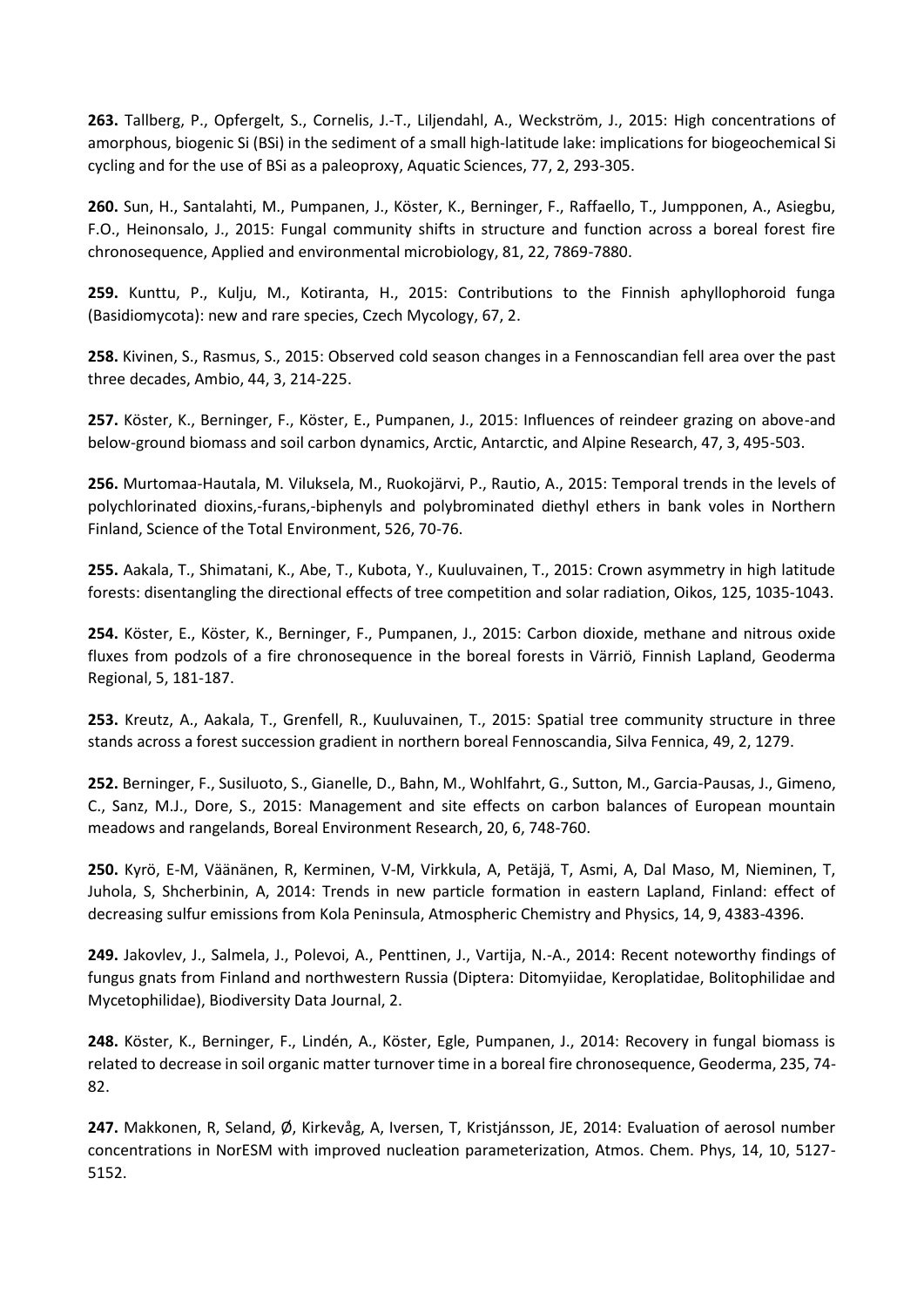**246.** Pietikäinen, J-P, Mikkonen, S, Hamed, A, Hienola, AI, Birmili, W, Kulmala, M, Laaksonen, A, 2014: Analysis of nucleation events in the European boundary layer using the regional aerosol–climate model REMO-HAM with a solar radiation-driven OH-proxy, Atmospheric Chemistry and Physics, 14, 21, 11711-11729.

**245.** Aakala, T., Hari, P., Dengel, S., Newberry, S.L., Mizunuma, T., Grace, J., 2014: A prominent stepwise advance of the tree line in north-east Finland, Journal of Ecology, 102, 6, 1582-1591.

**244.** Jyske, T., Mäkinen, H., Kalliokoski, T., Nöjd, P., 2014: Intra-annual tracheid production of Norway spruce and Scots pine across a latitudinal gradient in Finland, Agricultural and Forest Meteorology, 194, 241-254.

**243.** Grace, J., 2014: Changes in nitrogen content and isotopic composition in subarctic Empetrum nigrum seeds in the period 1976–2010, Boreal environment research, 19, 209-221.

**242.** Hunter, M.D., Kozlov, M.V., Itämies, J., Pulliainen, E., Bäck, J., Kyrö, E.‐M., Niemelä, P., 2014: Current temporal trends in moth abundance are counter to predicted effects of climate change in an assemblage of subarctic forest moths, Global change biology, 20, 6, 1723-1737.

**241.** Liao, L., Kerminen, V.-M., Boy, M., Kulmala, M., Dal Maso, M., 2014: Temperature influence on the natural aerosol budget over boreal forests, Atmospheric Chemistry and Physics, 14, 16, 8295-8308.

**240.** Gao, Y., Markkanen, T, Backman, L., Henttonen, H.M., Pietikäinen, J.P., Mäkelä, H.M., Laaksonen, A., 2014: Biogeophysical impacts of peatland forestation on regional climate changes in Finland, Biogeosciences, 11, 24, 7251.

**237.** Hilasvuori, E., Hari, P., Aakala, T., Pulliainen, E. & Grace, J. 2014: Changes in nitrogen content and isotopic composition in subarctic Empetrum nigrum seeds in the period 1976–2010. Boreal Env. Res.19: 209–221.

**236.** Aakala T., Pertti Hari P., Dengel S., Newberry S.L., Mizunuma T., Grace J. A prominent stepwise advance of the tree line in north-east Finland. Journal of Ecology 2014, 102, 1582–1591.

**233.** Kuusinen, N., Tomppo, E. & Berninger, F. 2012, "Linear unmixing of MODIS albedo composites to infer subpixel land cover type albedos", ITC Journal, article in press.

**232.** Kaasik, M., Sofiev, M., Prank, M., Ruuskanen, T., Kukkonen, J., Hörrak, U. and Kulmala, M.: Geographical origin of aerosol particles observed during the LAPBIAT measurement campaign in spring 2003 in Finnish Lapland, Boreal Environment Research, 16(1), 15-35, 2011.

**231.** Kunttu, P., Kotiranta, H., Kulju, M., Pennanen, J., & Halme, P. (2011). Additions to Finnish Aphylloporoid Fungi. Folia Cryptogamica Estonica, 48 (1), 25-30.

**230.** Kaasik, M., Sofiev, M., Prank. (2011) Running the SILAM Model Comparatively with ECMWF and HIRLAM Meteorological Fields: A Case Study in Lapland. 978-3-642-13980-2

**229.** Korpela M., Nöjd P., Hollmén J., Mäkinen H., Sulkava M., Hari P. Photosynthesis, temperature and radial growth of Scots pine in northern Finland: identifying the influential time intervals. 2011 ISSN 0931-1890

**227.** Hari P., Nikinmaa E., Pohja T., Siivola E., Bäck J., Vesala T., Kulmala M. 2013: Station for Measuring Ecosystem-Atmosphere Relations: SMEAR. 978-94-007-5603-8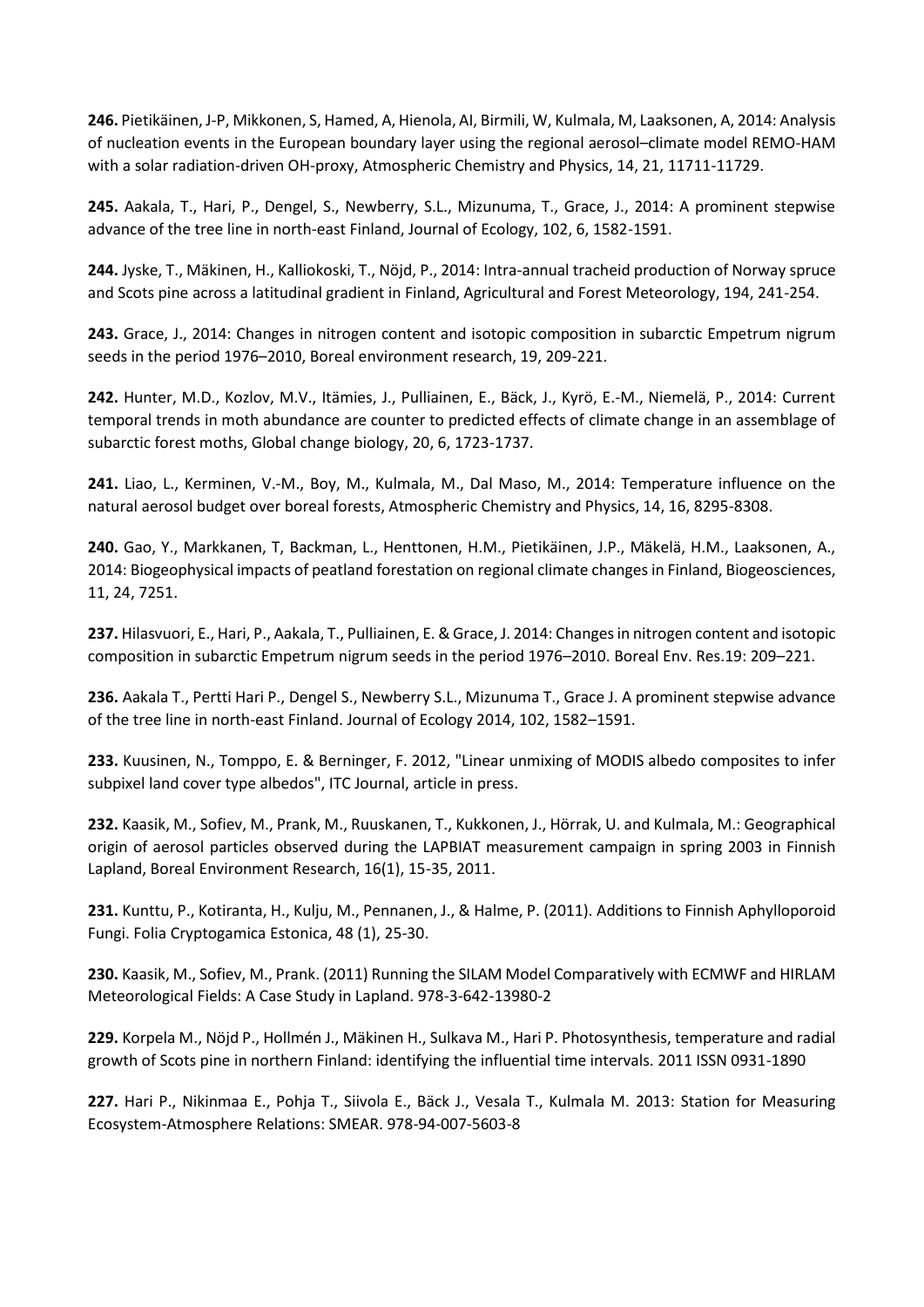**226.** Bahn M. , Reichstein M. , Davidson E. A. , Grunzweig J. , Jung M. , Carbone M. S. , Epron D. , Misson L. , Nouvellon Y. , Roupsard O. , Savage K. , Trumbore S. E. , Gimeno C. , Curiel Yuste J. , Tang J. , Vargas R. , and Janssens I. A. Soil respiration at mean annual temperature predicts annual total across vegetation types and biomes. Biogeosciences, 7, 2147–2157, 2010.

**225.** Susiluoto S., Hilasvuori E. & Berninger F. (2010) Testing the growth limitation hypothesis for subarctic Scots pine. Journal of Ecology 98, 1186–1195

**224.** Korpela M., Nöjd P., Hollme´n J., Mäkinen H., Sulkava M., Hari P., 2010 Photosynthesis, temperature and radial growth of Scots pine in northern Finland: identifying the influential time intervals. Trees 25:323–332 2010.

**223.** Kaasik M., Sofiev M., Prank M., Ruuskanen T. M., Kukkonen J., Aalto P. P., Hõrrak U., Rõõm R. and Kulmala M.. Geographical origin and possible formation mechanisms of aerosol during the LAPBIAT measurement campaign in spring 2003 in Finnish Lapland. Bor. Env. Res., 2010, in press.

**222.** Hussein T. et al. (2009), Time span and spatial scale of regional new particle formation events over Finland and Southern Sweden. Atmos. Chem. Phys. 9, 4699–4716.

**221.** Hari, P., Hänninen, H., Berninger, F., Kolari, P., Nikinmaa, E. & Mäkelä, A. (2009) Predicting boreal conifer photosynthesis in fi eld conditions. Boreal Env. Res. 14.

**220.** Hari P & Nöjd P. (2009). The effect of temperature and PAR on the annual photosynthetic production of Scots pine in northern Finland during 1906-2002. Boreal Environment Research, 14

**219.** Jaatinen, A., Hamed, A., Joutsensaari, J., Mikkonen, S., Birmili, W., Wehner, B., Spindler, G., Wiedensohler,A., Decesari, S., Mircea, M., Facchini, M. C., Junninen, H., Kulmala, M., Lehtinen, K. E. J. & Laaksonen, A. 2009: A comparison of new particle formation events in the boundary layer at three different sites in Europe. Boreal Env. Res. 14: 481- 498.

**218.** Paatero, J., Dauvalter, V., Derome, J., Lehto, J., Pasanen, J., Vesala, T., Miettinen, J., Makkonen, U., Kyrö, E-M., Jernström, J., Isaeva, L., Derome, K., 2009. Effects of Kola air pollution on the environment in the western part of the Kola peninsula and Finnish Lapland : final report. ISSN: 0782-6079

**217.** Susiluoto S, Pumpanen J, Berninger F (2008) Effects of grazing on the vegetation structure and carbon balance of Scandinavian fell vegetation. Arctic, Antarctic, and Alpine Research 40:422-431.

**216.** Susiluoto S., Rasilo T., Pumpanen J & Berninger F. (2008) Effects of Grazing on the Vegetation Structure and Carbon Dioxide Exchange of a Fennoscandian Fell Ecosystem. Arctic, Antarctic, and Alpine Research, 40, 422–431.

**215.** Pohjonen, V., Mönkkönen, P., Hari, P. (2008) Test at northern timber line. In: Hari, P. & Kulmala, L. (eds.) Boreal forest and climate change. Advances in Global Change Research, Vol. 34, Springer Verlag. pp. 472– 475. Chem. Phys. Discuss., 10, 15963-16006, 2010.

**214.** Cernuska A, Bahn M, Berninger F, Tappeiner U, Wohlfahrt W, 2008. Effects of Land-Use Changes on Sources, Sinks and Fluxes of Carbon in European Mountain Grasslands. Ecosystems DOI: 10.1007/s10021- 008-9202-8.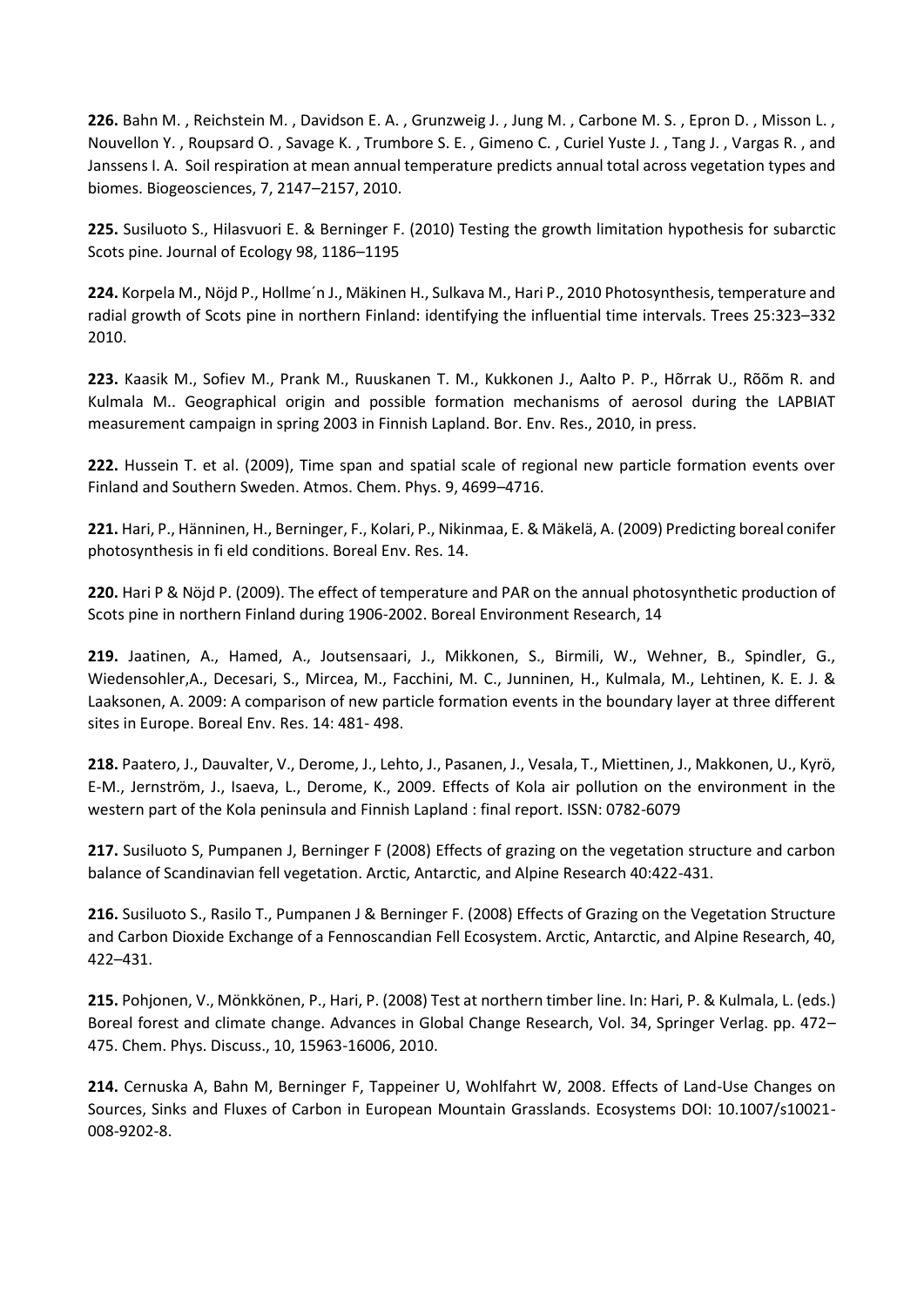**213.** Wohlfahrt G, Anderson-Dunn M, Bahn M, Balzarolo M, Berninger F, Campbell C, Carrara A, Cescatti A, Christensen T, Dore S, Eugster W, Friborg T, Furger M, Gianelle D, Gimeno C, Hargreaves K, Hari P, Haslwanter A, Johansson T, Marcolla B, Milford C, Nagy Z, Nemitz E, Rogiers N, Sanz MJ, Siegwolf RTW, Susiluoto S, Sutton M, Tuba Z, Ugolini F, Valentini R, Zorer R, Cernusca A. 2008 Biotic, abiotic and anthropogenic controls on the net ecosystem CO2 exchange of European mountain grasslands. Ecosystems DOI: 10.1007/s10021-008-9196- 2

**212.** Bahn M, Rodeghiero M, Anderson M, Dore S, Gimeno S, Drösler M, Williams M, Ammann C, Berninger F, Flechard C, Jones S, Balzarolo M, Kumar S, Newesely C, Priwitzer T, Raschi A, Siegwolf R, Susiluoto S, Tenhunen J, Wohlfahrt G, Cernusca A.(2008) Soil respiration in European grasslands in relation to climate and assimilate supply. Soil respiration in European grasslands in relation to climate and assimilate supply. Ecosystems DOI: 10.1007/s10021-008-9198-0.

**211.** Ruuskanen T. M., Aalto P. P., Horrak U., Vana M., Mårtensson M., Yoon Y., Kaasik M., Keronen P., Nilsson D., O'Dowd C., Noppel M., Alliksaar T., Ivask J. and Kulmala M.. Observations of Particle Formation Events during LAPBIAT Measurement Campaign in Värriö Field Station. Atmos. Chem. Phys., 7, 3683–3700. 2007.

**210.** Susiluoto S., Perämäki M., Nikinmaa E & Berninger F. (2007) Effects of sink removal on transpiration at the treeline: Implications for the growth limitation hypothesis. Environmental and Experimental Botany 60 (2007) 334–339

**209.** Kolari P, Lappalainen HK, Hänninen H, Hari P 2007. Relationship between temperature and the seasonal course of photosynthesis in Scots pine at northern timberline and in southern boreal zone. Tellus B 59, 542- 552.

**208.** Komppula M., Sihto S. –L., Korhonen H., Lihavainen H., Kerminen V. –M., Kulmala M., and Viisanen Y. (2006). New particle formation in air mass transported between two measurement sites in Northern Finland. Atmos. Chem. Phys., 6, 2811–2824

**207.** Tunved, P., Hansson H. C., Kerminen V. M., Ström J., Dal Maso M., Lihavainen H., Viisanen Y., Aalto P. P., Komppula M. and Kulmala M., High natural aerosol loading over boreal forests, Science 312 (2006) 261-263

**206.** Mäkelä, A., Hari, P., Berninger, F., Hänninen, H. & Nikinmaa, E. 2004. Acclimation of photosynthetic capacity in Scots pine to the annual cycle of temperature. Tree Physiology 24 (4):369-376.

**205.** Berninger, F., Nikinmaa, E., Hari, P., Lindholm, M. & Meriläinen, J., 2004. Simulation of tree ring growth using process based approaches. Tree Physiology 24:193-204.

**204.** Vehkamäki H., Dal Maso M., Hussein T., Flanagan R., Hyvärinen A., Lauros J., Merikanto J., Mönkkönen P., Pihlatie M., Salminen K., Sogacheva L., Thum T., Ruuskanen T., Keronen P., Aalto P. P., Hari P., Lehtinen K. E. J., Rannik U. and Kulmala M.. Atmospheric Particle Formation Events at Värriö Measurement Station in Finnish Lapland 1998 – 2002. Atmospheric Chemistry and Physics, 4, 2015-2023, 5-10-2004, 2004.

**203.** Hari, P. & A. Mäkelä, 2003: Annual pattern of photosynthesis in Scots pine in boreal zone. – Tree Physiology 23: 145-155..

**202.** Ruuskanen T. M., Reissell A., Keronen P., Aalto P. P., Laakso L., Grönholm T., Hari P. and Kulmala M.. Atmospheric trace gas and aerosol particle concentration measurements in Eastern Lapland, Finland 1992- 2001. Boreal Env. Res. 8:4, 335–349, 2003.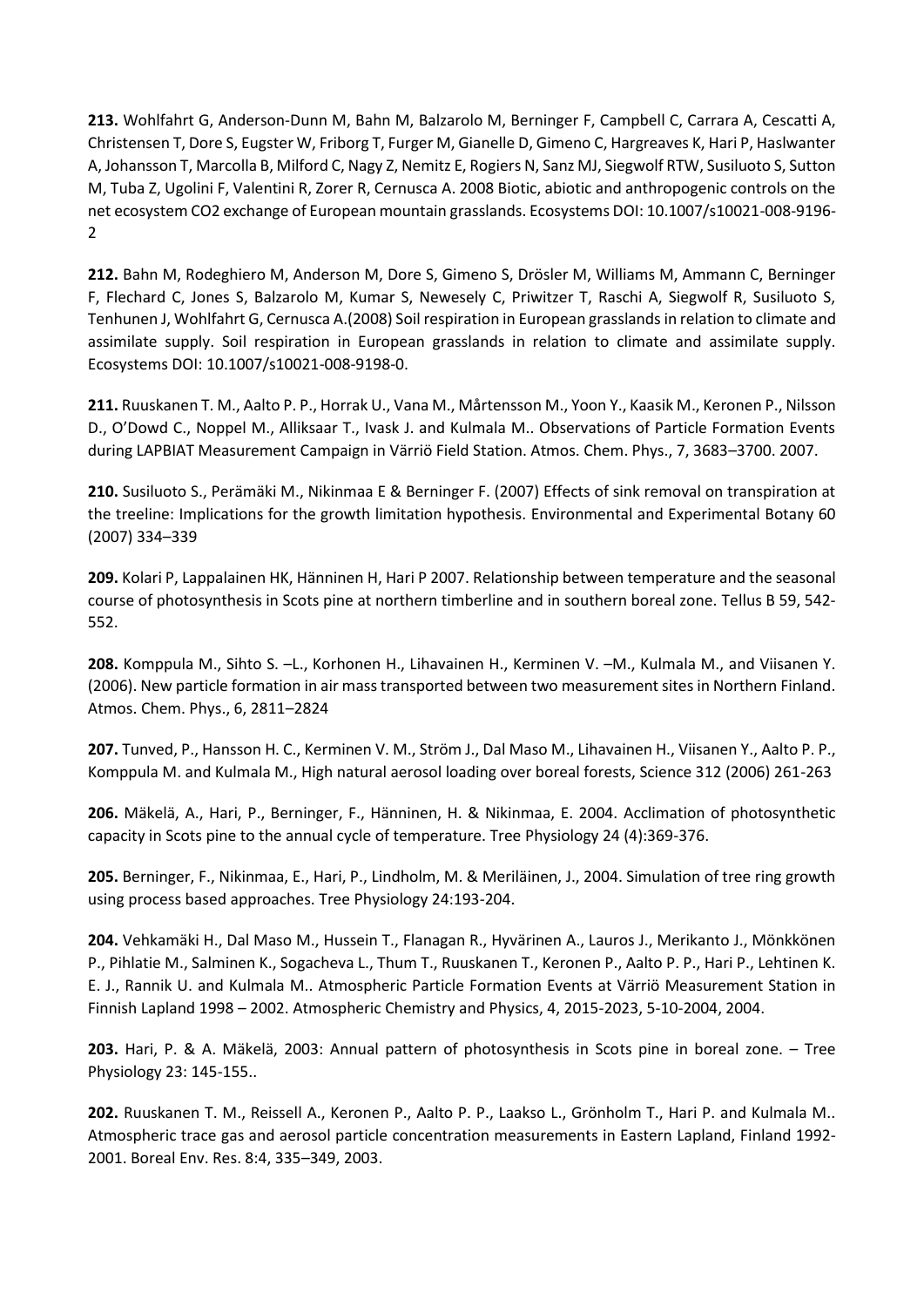**201.** Komppula M., Dal Maso M., Lihavainen, H., Aalto P.P., Kulmala, M. and Viisanen Y. (2003) Comparison of new particle formation events at two locations in northern Finland. Boreal Env. Res. 8:395-404.

**200.** Laakso L., Hussein T., Aarnio P., Komppula M., Hiltunen V., Viisanen Y. and Kulmala M., 2003: Diurnal and annual characteristics of particle mass and number concentrations in urban, rural and Arctic environments in Finland, Atmospheric Environment, Vol. 37, No 9, pages 2629-2641.

**199.** Várkonyi, G. 2003: Population densities and movement ranges of Xestia moths and the parasitoid Ophion luteus. – Manuscript in Varrio Reports 420. 14 p.

**198.** Tolonen, A., J. Lappalainen & E. Pulliainen, 2003: Seasonal growth and year class strength variations of perch near the northern limits of its distribution range. – J. of Fish Biology 63: 176-186.

**197.** Pulliainen, E. , L. Saari & P. Tunkkari, 2002: Population trends and breeding biology of the mistle thrush Turdus viscivorus in Finnish Forest Lapland. – Aquilo, Ser. Zool. 30: 61-68.

**196.** Pulliainen, E., L. Saari & Paavo Tunkkari, 2002: Life strategy of Finnish pine grossbeaks Pinicola enucleator. – Aquilo, Ser. Zool. 30: 83-96.

**195.** Pulliainen, E. & L. Saari 2002: Breeding behaviour of the dotterel Charadrius morinellus: nest site and egg laying. – Aquilo, Ser. Zool. 30: 21-28.

**194.** Pulliainen, E. & L. Saari 2002: Behaviour of dotterel Charadrius morinellus broods in eastern Finnish Lapland. – Aquilo, Ser. Zool. 30: 13-20.

**193.** Pulliainen, E. & L. Saari, 2002: Nest site selection of hole-nesting passerines in natural habitats in eastern Finnish Lapland. – Aquilo, Ser. Zool. 30: 109-113.

**192.** Pulliainen, E. & L. Saari 2002: Breeding biology of willow warblers Phylloscopus trochilus in eastern Finnish Lapland. – . Aquilo, Ser. Zool. 30: 5-12.

**191.** Pulliainen, E. & L. Saari & Paavo Tunkkari 2002: Significance of the barrenness of the breeding habitat on growth and survival of dotterel chicks Charadrius morinellus in eastern Finnish Lapland. – Aquilo, Ser. Zool. 30: 5-12.

**190.** Pulliainen, E. & L. Saari, 2002: Relevancy of the southern breeding strategies of the fieldfare Turdus pilaris in subarctic conditions. – Aquilo, Ser. Zool. 30: 43-52.

**189.** Pulliainen, E. & L. Saari, 2002: Predation as a possible explanation for the density dependent breeding success in a population of subarctic song thrush Turdus philomelos. – Aquilo, Ser. Zool. 30: 43-56.

**188.** Pulliainen, E., L. Saari & P. Tunkkari, 2002: Significance of some breeding strategy choices of the red wing Turdus iliacus in subarctic conditions. – Aquilo, Ser. Zool. 30: 57-59.

**187.** Pulliainen E., P. Ollinmäki & P. Tunkkari, 2002: Significant change in the composition of the diet of the gyrfalcon Falco rusticolus nesting in the southerly territory in Finnish Forest Lapland. – Aquilo, Ser. Zool. 30: 107-108.

**186**. Várkonyi, G., Hanski, I., Rost, M. & Itämies, J. 2002. Host-parasitoid dynamics in periodic boreal moths. Oikos 98: 421-430.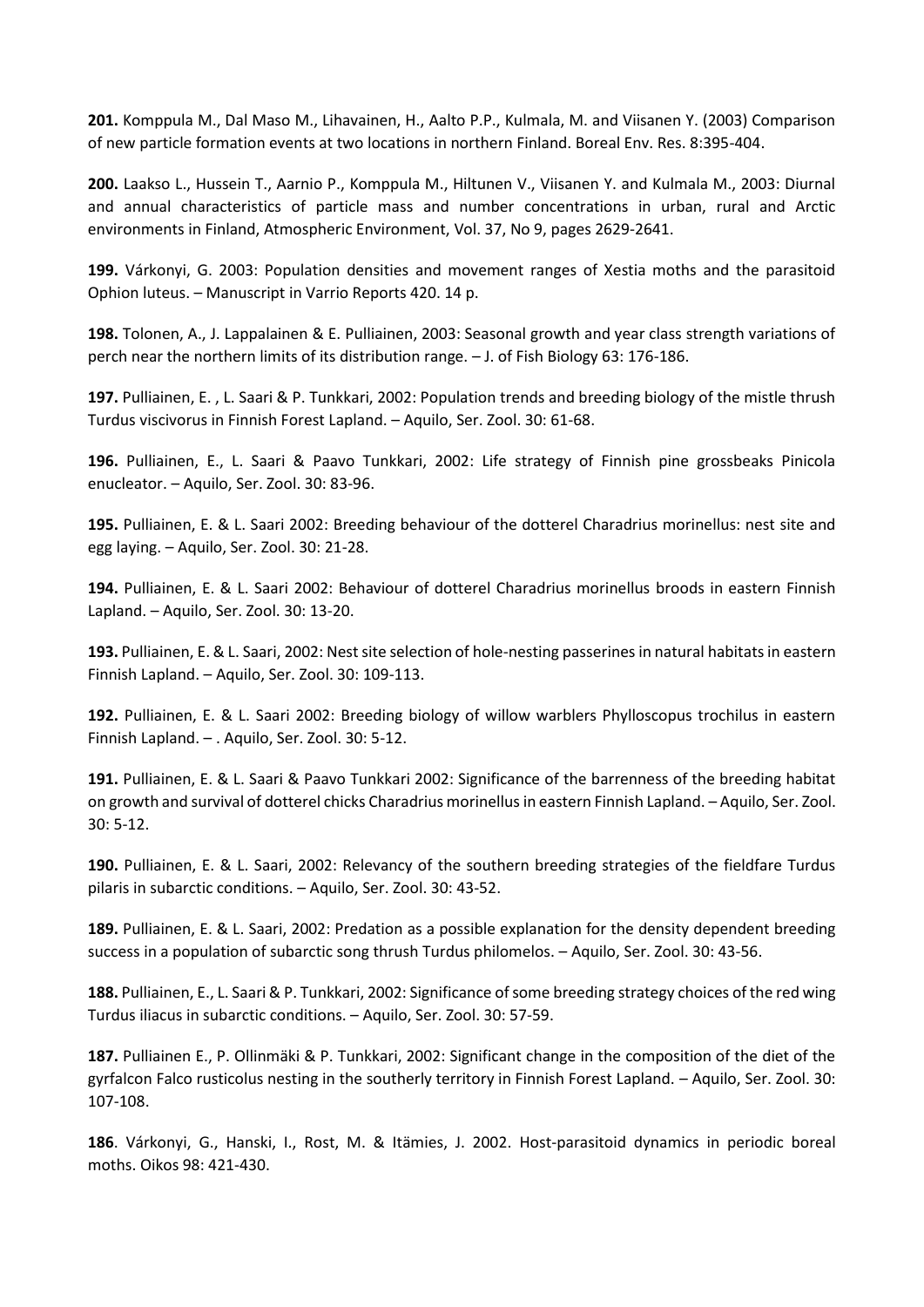**185**. Kankare, M., Várkonyi, G. & Saccheri, I. 2002. Genetic differentiation between alternate-year cohorts of Xestia tecta (Lepidopter, Noctuidae) in Finnish Lapland. Hereditas 136: 169-176.

**184**. Pulliainen, E. 2002: Chemical composition of the seed food of late-summer-breeding two-barred crossbills Loxia leucoptera. – Aquilo, Ser. Zool. 30: 79-81.

**183.** Saari, L., E. Pulliainen & P. Tunkkari, 2002: Differences in the breeding strategies of two sympatric species of grouse (Tetraonidae) in northern Finland. – Aquilo, Ser. Zool. 30: 997-105.

**182.** Aalto, T., Hari, P. and Vesala, T. 2002. Comparison of an optimal stomatal regulation model and a biochemical model in explaining CO2 exchange in field conditions. Silva Fennica 36(3). Pp 615 – 623.

**181**. Várkonyi, G. & M. Ahola, 2001: Notes on the larval biology of Xestia borealis (Lepidoptera: Noctuidae). – Entomol. Fennica 12: 78-80.

**180.** Nöjd, P. and Hari, P. 2001. The effect of temperature on the radial growth of Scots pine in northernmost Fennoscandia. Forest Ecology and Management 142: 67 – 77.

**179.** Nöjd, P. and Hari, P. 2001. Instantaneous PAR estimated using long records of daily temperature and rainfall. Agricultural and Forest Meteorology 109: 47 – 59.

**178.** Rost, M., G. Várkonyi & I. Hanski, 2001: Patterns of 2-Year Population Cycles in Spatially Extended Hoes-Parasitoid Systems. – Theoretical Population Biology 59: 223-233.

**177.** Nöjd, P. & P. Hari, 2001: The effect of temperature on the radial growth of Scots pine in northernmost Fennoscandia. – Forest Ecology and Management 142: 67-77.

**176.** Kulmala, M., Rannik, Ü., Pirjola, L., Dal Maso, M., Karimäki, J., Asmi, A., Jäppinen, A., Karhu, V., Korhonen, H., Malvikko, S.-P., Puustinen, A., Raittila, J., Romakkaniemi, S., Suni, T., Yli-Koivisto, S., Paatero, J., Hari, P. & Vesala, T. 2000: Characterization of atmospheric trace gas and aerosol concentrations at forest sites in southern and northern Finland using back trajectories. Boreal Env. Res. 5: 315–336.

**175.** Hari,P., Mäkelä,A. and Pohja, T. 2000. Suprising implications of the optimality hypothesis of stomatal regulation gain support in a field test. Australian Journal of Plant Physiology 27: 77 – 80.

**174.** Kulmala, M., Hari, H. & Vesala, T. 2000: Preface: Aerosol research at SMEAR stations. Boreal Env. Res. 5: 279.

**173.** Porkert, J. 2000: Methodische Gesichtpunkte zum Sammeln des Nebelfrostesalseines durch Speicherung von Schadstoffen umveltbelastenden Factors. – Vergleich der Ergebnisse aus Oulanka 1994–99, Värriö 1996- 99 und aus dem Adlergebirge, NO-Böhmen, Tschechien 1978-99. – Oulanka Reports 23: 57-77.

**172.** Hari, P., A. Mäkelä, F. Berninger & T. Pohja, 1999: Field evidence for the optimality hypothesis of gas exchange in plants. – Australian Journal of Plant Physiology 26: 169-175.

**171.** Palmroth, S., F. Berninger, E. Nikinmaa, J. Lloyd, P. Pulkkinen & P. Hari, 1999: Structural adaptation rather than water concervation was observed in Scotch pine over a range of wet to dry climates. – Oecologia 121: 302-309.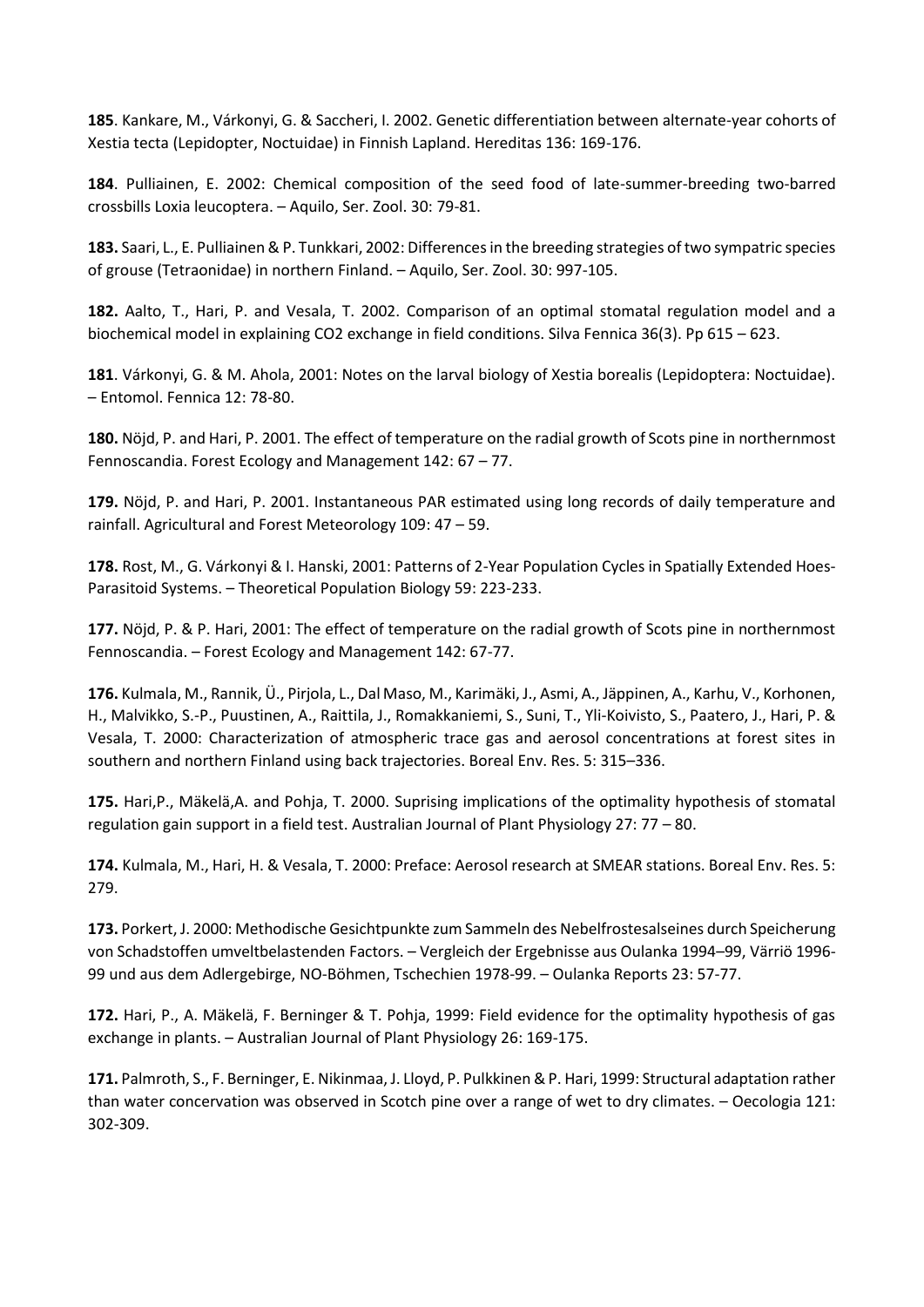**170.** Palmroth, S., Berninger, F., Nikinmaa, E., Lloyd, J., Pulkkinen,P. and Hari, P. 1999. Structural adaptation rather than water concervation was observed in Scots pine over a range of wet to dry climates. Oecologia 121: 302 - 309.

**169.** Hari,P. Mäkelä, A.,Berninger, F., and Pohja, T. 1999. Field evidence for the optimality hypothesis of gas exchange in plants. Australian Journal of Plant Physiology 26: 169 - 175.

**168.** Vainikainen, V., J. Itämies, E. Pulliainen & P. Tunkkari, 1998: Mobility, population size and life time pattern of Carabus glabratus (Coleoptera, Carabidae) in extreme northern forest conditions. - Entomol. Fenn. 9: 217-224.

**167.** Pulliainen, E., J. Itämies & R. Heikura, 1998: The caddish-fly fauna of Värriötunturi fell area northeastern Finland in years 1978-79. -- Oulanka Reports 19: 65-69.

**166.** Pulliainen, E., A. Karusalmi, P. Ollinmäki & P. Tunkkari 1998: Fidelity and core area in the space and resource use system of the Pine marten, Martes martes. -- Small Carnivore Conserv. 20: 18-19.

**165.** Bochénski, Z.M., K. Huhtala, P. Jussila, E. Pulliainen, R. Tornberg & P. S. Tunkkari 1998: Damage to bird bones in pellets of Gyrfalcon Falco rusticolus. -- J. Archaeological Sci. 25: 425-433.

**164.** Itämies, J. & G. Vargonyi, 1997: Notes on the biology of Entephria polata (Lep., Geometridae). - Entomol. Fennica 8: 87-88

**163.** Palmroth, S. 1997: Geographical pattern in the photosynthetic light response of Scots pine in Europe. – Functional Ecology 11: 273-281.

**162.** Ahonen, T., P. Aalto, U. Rannik, M. Kulmala, D. Nilson, S. Palmroth, H. , Ylitalo & P. Hari 1997: Variations and vertical profiles of trace gas and aerosol concentrations and CO2 exchange in eastern Lapland. -- Atmospheric Environment 31: 3351-3362.

**161.** Pulliainen, E. 1996. Reversal in the use of animal matter by the Grey Partridge Perdix perdix: a comment. - Ornis Fennica 73: 186-187.

**160.** Itämies, J., J. Siekkinen & E. Pulliainen, 1996: The phenology of Epirrita autumnata (Bkh.), Lepidoptera, Geometridae in eastern Finnish Forest Lapland as indicated by light trap sampling. - Fauna Flora Fennica 00: 00-00.

**159.** Pulliainen E, & P. Ollinmäki, 1996: Common frogs (Rana temporaria L.) in the winter diet of pine marten (Martes martes L.) from the standpoint of their attemps to winter terrestrially. - Aquilo, Ser. Zool. 29: 49-53.

**158.** Huhtala, K., E. Pulliainen, P. Jussila & P. Tunkkari, 1996: Food niche of the Gyrfalcon Falco rusticolus nesting in northernmost Finland as compared with other choices of the species. - Ornis Fennica 73: 78-87.

**157.** Pulliainen, E. & L. Saari 1996: Pre- and nonbreeding biology of the Dotterel, Charadrius morinellus, on Värriötunturi fell in Finnish Forest Lapland. - Wader Study Group Bulletin 81(1996): 54-58.

**156.** Pulliainen, E. & P. Ollinmäki, 1996: A long-term study of the winter food niche of the pine marten Martes martes in northern boreal Finland. - Acta Theriol. 41(3): 337-352.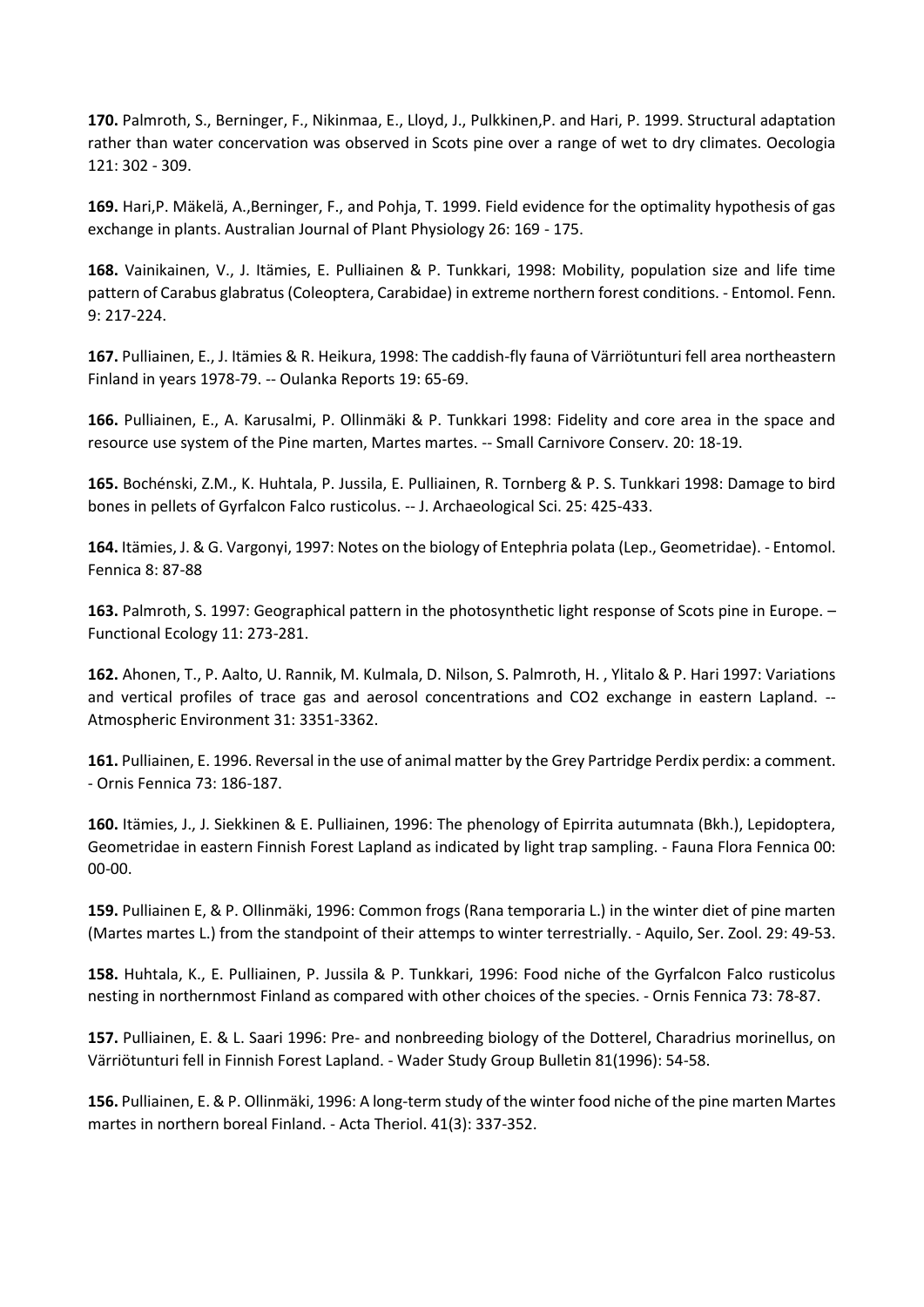**155.** Linkosalo T., Damrong Pipatwattanakul & Hari P. (1996) Systematic errors in measuring irradiance related to levelling of the sensor. Agricultural and Forest Meteorology 79, 149- 155

**154.** Mäkelä, A., Berninger, F. and Hari, P. 1996. Optimal regulation of gas exchange during draught: Theoretical analysis. Annales of Botany 77: 461 - 467.

**153.** Linkosalo, T. Pipatwattanakul, D. and Hari, P. 1996. Systematic errors in meaasuring irradiance related to levelling of the sensor. Agricultural and Forest Meteorology 79: 149 - 155.

**152.** Vesala, T., K. Hämeri, T. Ahonen, M. Kulmala, P. Hari, T. Pohja, E. Krissinel, N. Shokhirev & A.A. Lushnikov, 1995: Experimental and numerical analysis of stomatal absorption of sulphur dioxide and transpiration by pine needles. - Atmospheric Environment 29(7): 825-836.

**151.** Renvall, P. 1995: Community structure and dynamics of wood-rotting fungi on decomposing conifer trunks in northern Finland. - Karstenia 35: 1-51.

**150.** Itämies, J., E. Pulliainen & J. Siekkinen, 1995: Mobility of Epirrita autumnata (Lep., Geometridae), as indicated by altitudinal light trap sampling in Finnish Forest Lapland. - Oecologia Montana 4: 27-30.

**149.** Pulliainen, E. & P. Jussila, 1995: Effect of weather and snow factors on the mobility of the red squirrel (Sciurus vulgaris Linnaeus, 1758) in the forest zone of Finnish Lapland. - Z. f Säugetierkunde 60: 189-190.

**148.** Saari, L. 1995: Population trends of the Dotterel Charadrius morinellus in Finland during the past 150 years. - Ornis Fennica 72: 29-36.

**147.** Aalto, P., M. Kulmala & E. Douglas Nilsson, 1995: Nucleation events on the Värriö environmental measurement station. - J. Aerosol Sci., No. Suppl. 1: S411-S412.

**146.** Ahonen, T., P. Aalto, M. Kulmala, U.Rainnik, T. Vesala, P. Hari & T. Pohja, 1995: A station for forest ecological and atmospheric chemical measurements in Värriö. – J. Aerosol. Sci., Vol. 26, No. Suppl. 1:409- 410.

**145.** Keronen, P., J. Räsänen, M. Kulmala, P. Hari & A. Uusi-Rauva, 1995: Measurement of trace gases with a cloced-path FT-IR analyzer. - J. Aerosol Sci., Vol. 26, No. Suppl.1: S415.

**144.** Kulmala, M., Hirvonen, H. & Pirjola, L. 1995. Simulating the formation events of H2SO4 particles. J. Aerosol. Sci., Vol. 26. Suppl. 1:417-418.

**143.** Lushnikov, A.A., T. Vesala, M. Kulmala & P. Hari, 1994: A Semiphenomenological Model for Stomatal Gas Transport. - J. Theor. Biol. 171: 291-301.

**142.** Hari, P., Kulmala, M., Pohja, T., Lahti, T., Siivola, E., Palva, L., Aalto, P., Hämeri, K., Vesala, T. & Pulliainen, E. 1994. Air Pollution in Eastern Lappland: Challence for an Environmental Measurement Station. Silva Fennica 28(1): 29 - 39.

**141.** Pulliainen, E., E. Lindgren & P.S. Tunkkari, 1995: Influence of food availability and reproductive status on the diet and body condition of the European lynx in Finland. - Acta Theriol. 40: 181-196.

**140.** Saari, L., E. Pulliainen, O. Hildén, A. Järvinen & I. Mäkisalo, 1994: Breeding biology of the Siberian tit Parus cinctus in Finland. - Journal für Ornithologie 135: 549-575.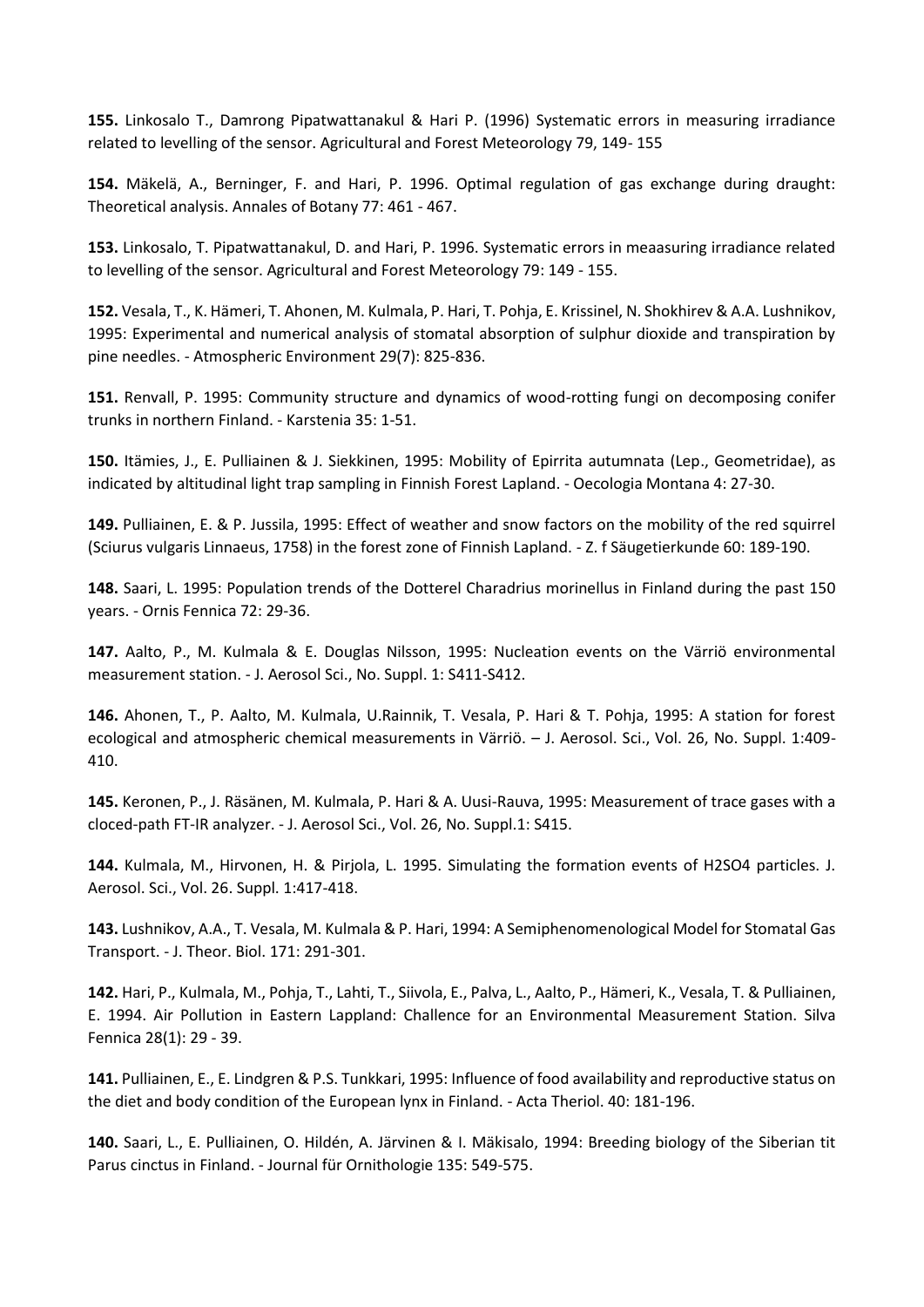**139.** Pulliainen, E. & L. Saari, 1994: Incubation behaviour of the Dotterel Charadrius morinellus in Finland. - Oecologia Montana 3: 27-34.

**138.** Pulliainen, E. & L. Saari 1994: Inter- and intraspecific reactions of incubating Dotterel Charadrius morinellus in Finland. - Wader Study Group Bulletin 78: 36-38.

**137.** Pulliainen, E., P. Jussila & P.S. Tunkkari, 1994: Variation in the laying intervals of the Pied Flycatcher and the Redstart. - Ornis Fennica 71: 109-114.

**136.** Pulliainen, E. & K. Korhonen, 1994: Sagitt otolith growth patterns in regularly and irregularly spawning burbot (Lota lota), in northern Finland - Environmental Biology of Fishes 40: 149-157.

**135.** Hari, P., M. Kulmala, T. Pohja, T. Lahti, E. Siivola, L. Palva, P. Aalto, K. Hämeri, T. Vesala, S. Luoma & E. Pulliainen, 1994: Air Pollution in eastern Lapland: Challenge for an environmental measurement station. -Silva Fennica 28: 29-39.

**134.** Pulliainen, E. & K. Korhonen, 1993: Does the burbot, Lota lota, have rest years between normal spawning seasons? - Journal of Fish Biology 45: 355-362.

**133.** Pulliainen, E. & M. Raatikainen, 1993: Insulative properties of some drey materials of the red squirrel (Sciurus vulgaris L.). - Aquilo, Ser. Zool. 29: 43-47...

**132.** Itämies, J., E. Pulliainen & J. Siekkinen, 1993: Fluctuations in catches of Epirrita autumnata (Lep., Geometridae) in eastern Finnish Forest Lapland as indicated by light trap sampling. - Oecologia Montana 2: 19-22.

**131.** Vesala, T., M. Kulmala, A.A. Lushnikov & P. Hari, 1993: A Model for Gas Exchange through Stomata. - Report Series in Aerosol Science 23: 48-53.

**130.** Pulliainen, E. & L. Saari, 1993: Egg size of Dotterel Charadrius morinellus in Finland. - Ornis Fennica 70: 44-46.

**129.** Pulliainen, E. & L. Saari, 1993: Ring recoveries of Finnish Dotterel Charadrius morinellus. - Wader Study Group Bulletin 67: 54-56.

**128.** Pulliainen, E. & L. Saari, 1993: Breeding biology of the Golden Plover Pluvialis apricaria in eastern Finnish Lapland. - Ornis Fennica 70: 40-43.

**127.** Pulliainen, E., J. Itämies, P. Jussila & P.S. Tunkkari, 1993: Phenology and habitats of Carabus glabratus Paykull (Coleoptera, Carabidae) in NE Finland. - Ent. Fennica 4: 27-30.

**126.** Pulliainen, E. & L. Saari, 1992: Breeding biology of Dotterel Charadrius morinellus in eastern Finnish Lapland. - Ornis Fennica 69: 101-107.

**125.** Pulliainen, E. & L. Saari, 1992: Breeding biology of the Whimbrel Numenius phaeopus in eastern Finnish Lapland. - Ornis Fennica 70: 110-116.

**124.** Renvall, P. 1992: Basidiomycetes at the timberline in Lapland 4. Postia lateritia n. sp. and its rustcoloured relatives. - Karstenia 32: 43-60.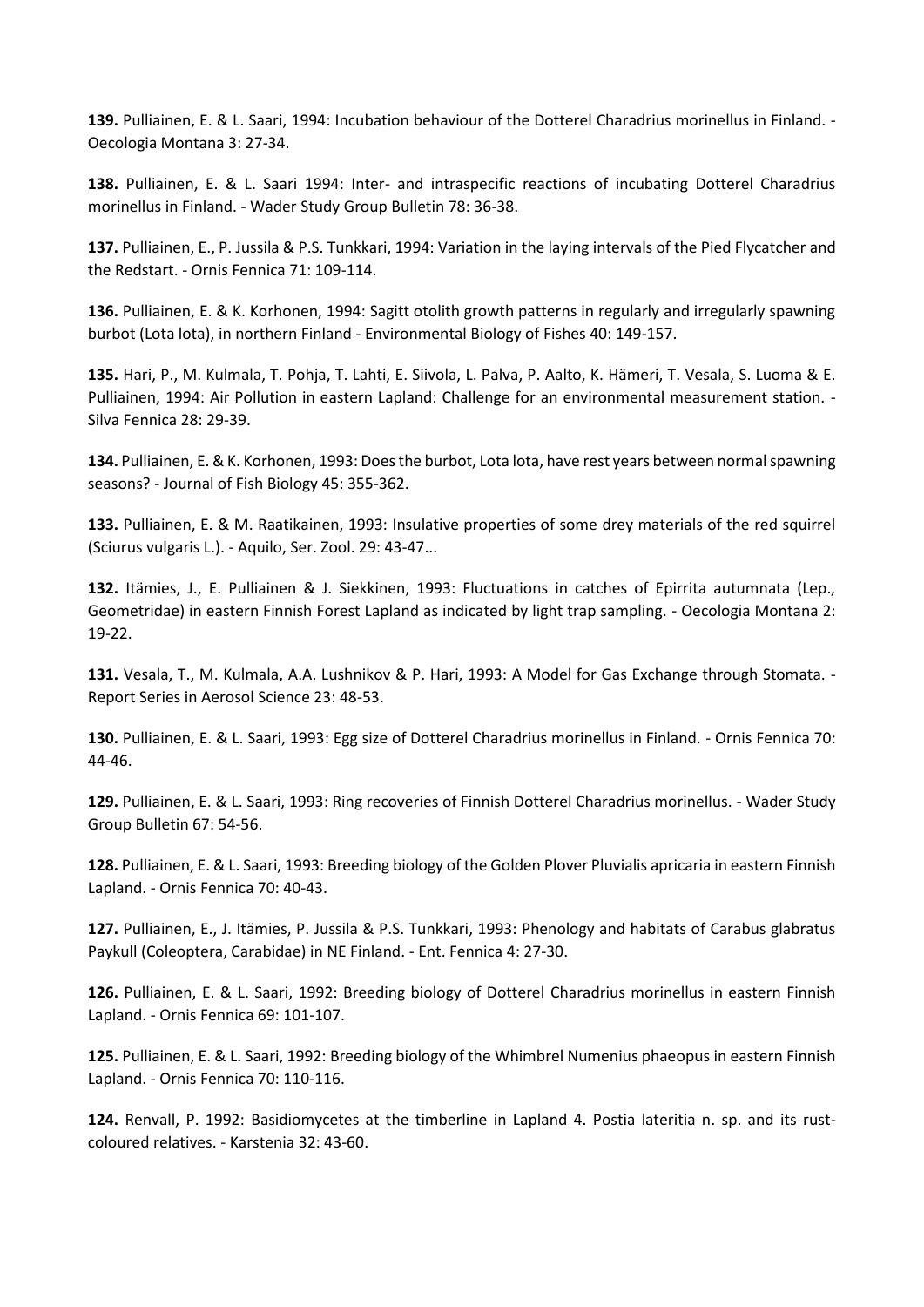**123.** Pulliainen, E. & L. Saari, 1992: Body mass and physical condition of breeding Dotterels Charadrius morinellus in Finland. - Oecologia Montana 1: 1-4.

**122.** Pulliainen, E., K. Korhonen, L. Kankaanranta & K. Mäki, 1992: Non-spawning Burbot on the Northern Coast of the Bothnian Bay. - Ambio 21: 170-175.

**121.** Renvall, P. & T. Niemelä, 1992: Basidiomycetes at the timberline in Lapland 3. Two new boreal polypores with intricate hyphal systems. - Karstenia 32: 29-42.

**120.** Pulliainen, E. & P.S. Tunkkari, 1991: Responses by the capercaillie Tetrao urogallus, and the willow grouse Lagopus lagopus, to the green matter available in early spring. - Holarct. Ecol. 14: 156-160.

**119.** Pulliainen, E. & L. Saari, 1991: Breeding biology of the Wood Sandpiper Tringa glareola in eastern Finnish Lapland. - Ornis Fennica 68: 127-128.

**118.** Renvall, P., T. Renvall & T. Niemelä, 1991: Basidiomycetes at the timberline in Lapland 1. Introduction. - Karstenia 31: 1-12.

**117.** Renvall, P., T. Renvall & T. Niemelä, 1991: Basidiomycetes at the timberline in Lapland 2. An annotated checklist of the polypores of northeastern Finland. - Karstenia 31: 13-28.

**116.** Pulliainen, E. & K. Korhonen, 1990: Seasonal changes in condition indices in adult mature and nonmaturing burbot, Lota lota (L.), in the northeastern Bothnian Bay, northern Finland. - Journal of Fish Biology 36: 251-259.

**115.** Pulliainen, E. 1990: Recolonization of Finland by the brown bear in the 1970s and 1980s'. - Aquilo, Ser. Zool. 27: 21-25.

**114.** Pruitt, W. Jr. 1989: Application of the Värriö Snow Index to overwintering wild forest Caribou, Rangifer tarandus fennicus, in eastern Finland (Mammalia: Cervidae). - Aquilo, Ser. Zool. 24: 13-20.

**113.** Pulliainen, E. & L. Saari, 1989: Breeding biology of Rustic Buntings Emberiza rustica in eastern Finnish Lapland. - Ornis Fennica 66: 161-165.

**112.** Pulliainen, E. 1989: Adaptive responses of birds and mammals to predictable conditions characterized by snow. - Aquilo, Ser. Zool. 24: 21-27.

**111.** Pulliainen, E. 1988: Ecology, status and management of the Finnish wolverine Gulo gulo populations. - Lutra 31: 21-28.

**110.** Pulliainen, E. & J. Itämies, 1988: Xestia communities (Lepidoptera, Noctuidae) in eastern Finnish Forest Lapland as indicated by light trap sampling. - Holarct. Ecol. 11: 235-240.

**109.** Pulliainen, E. & P.S. Tunkkari, 1987: Winter diet, habitat selection and fluctuation of a mountain hare Lepus timidus population in Finnish Forest Lapland. - Holarct. Ecol. 10: 261-267.

**108.** Pulliainen, E. 1987: The moose in the early history of man in Finland - a review. - Swedish Wildlife Res. 1: 43-47.

**107.** Pulliainen, E., J. Mäkelä, T. Kukkonen, T. Hyvärinen & P. Jussila, 1986: A case of polygyny and other breeding data on the Arctic Warbler. - Ornis Fennica 63: 133-134.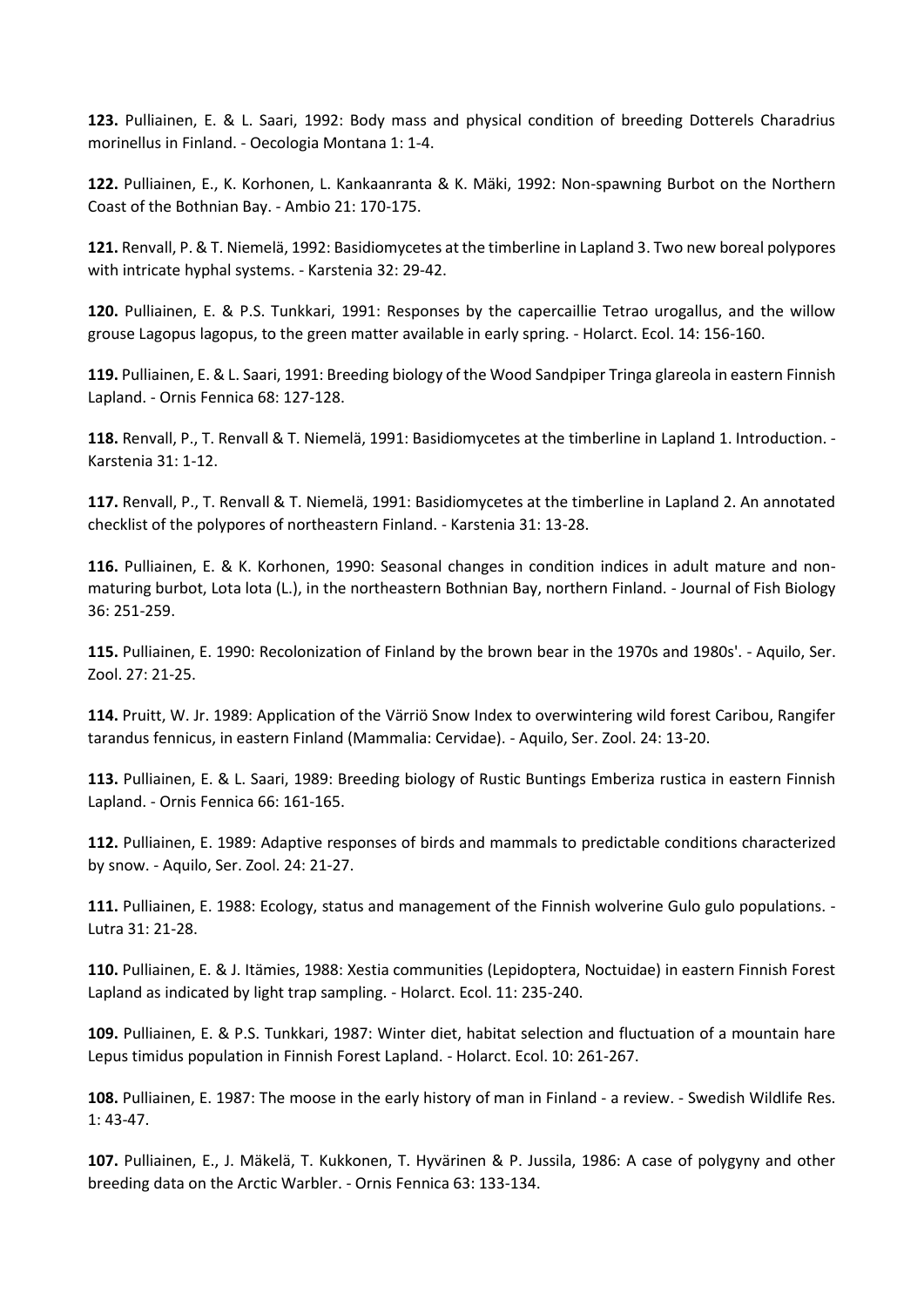**106.** Pulliainen, E. & H. Rantatupa, 1986: Ecological observations on Bombus lapponicus (F.) (Hymenoptera, Apidae) in eastern Finnish Forest Lapland. - Notulae Entomol. 66: 55-60.

**105.** Pulliainen, E. & P.S. Tunkkari, 1986: Seasonal changes in the mineral content of the liver of the Willow Grouse (Lagopus lagopus) in the far north of Finland. - Ornis Fennica 63: 54-55.

**104.** Itämies, J., J. Kyrki & E. Pulliainen, 1986: Flight pattern of Entephria caesiata (Lepidoptera: Geometridae) in E Finnish Forest Lapland. - Ann. Zool. Fennici 23: 151-156.

**103.** Pulliainen, E. 1986: Flocking of Capercaillie, Tetrao urogallus, in eastern Finnish Lapland in winter. - Ornis Fennica 63: 56-57.

**102.** Pulliainen, E. 1985: The expansion mechanism of the wolf (Canis lupus) in northern Europe. - Rev. Ecol. (Tierre Vie) 40: 157-162.

**101.** Pulliainen, E. 1985: Body fat reserves and liver glycogen of the Waxwing Bombycilla garrulus overwintering in northern Finland. - Ornis Fennica 62: 27-28.

**100.** Pulliainen, E. 1985: Incubation capability and clutch size of the Willow Grouse Lagopus lagopus. - Ornis Fennica 62: 172.

**99.** Pulliainen, E. 1985: Behaviour and orientation of a released Pine marten (Martes martes). - Z.f. Säugetierkunde 51: 49-51.

**98.** Hakala, A.V.K., H. Staaland, E. Pulliainen & K.H. Røed, 1985: Taxonomy and history of arctic island reindeer with special reference to Svalbard reindeer. - Aquilo, Ser. Zool. 23: 1-11.

**97.** Pulliainen, E. & K. Huhtala, 1985: Significance of the behaviour of incubating tetraonid hens for population dynamics: case reports on the Black Grouse. - Ornis Fennica 62: 140-141.

**96.** Pulliainen, E. 1984: Use of home range by pine martens (Martes martes). - Acta Zool. Fennica 171: 271- 274.

**95.** Pulliainen, E. 1984: Breeding, foraging, and wintering strategies of the Black Grouse, Lyrurus tetrix L., in the Finnish taiga - a review. - Aquilo, Ser. Zool. 21: 68-75.

**94.** Pulliainen, E. & L.H.J. Lajunen, 1984: Chemical composition of Picea abies and Pinus sylvestris seeds under subarctic conditions. - Can. J. For. Res. 14: 214-217.

**93.** Pulliainen, E. 1984: The predation system seed - squirrel - marten under subarctic conditions. - Z. f. Säugetierkunde 49: 121-126.

**92.** Pulliainen, E. & P. Tunkkari, 1984: Seasonal changes in the weight and composition of the liver of the willow grouse (Lagopus lagopus) in the far north of Finland. - Ann. Zool. Fennici 21: 153-156.

**91.** Pulliainen, E., L.H.J. Lajunen, J. Itämies & R. Anttila, 1984: Lead and cadmium in the liver and muscles of the mountain hare (Lepus timidus) in northern Finland. - Ann. Zool. Fennici 21: 149-152.

**90.** Helle, P. & E. Pulliainen, 1983: On the efficiency of the line transect method: a study based on nest searching. - Ornis Fennica 60: 35-41.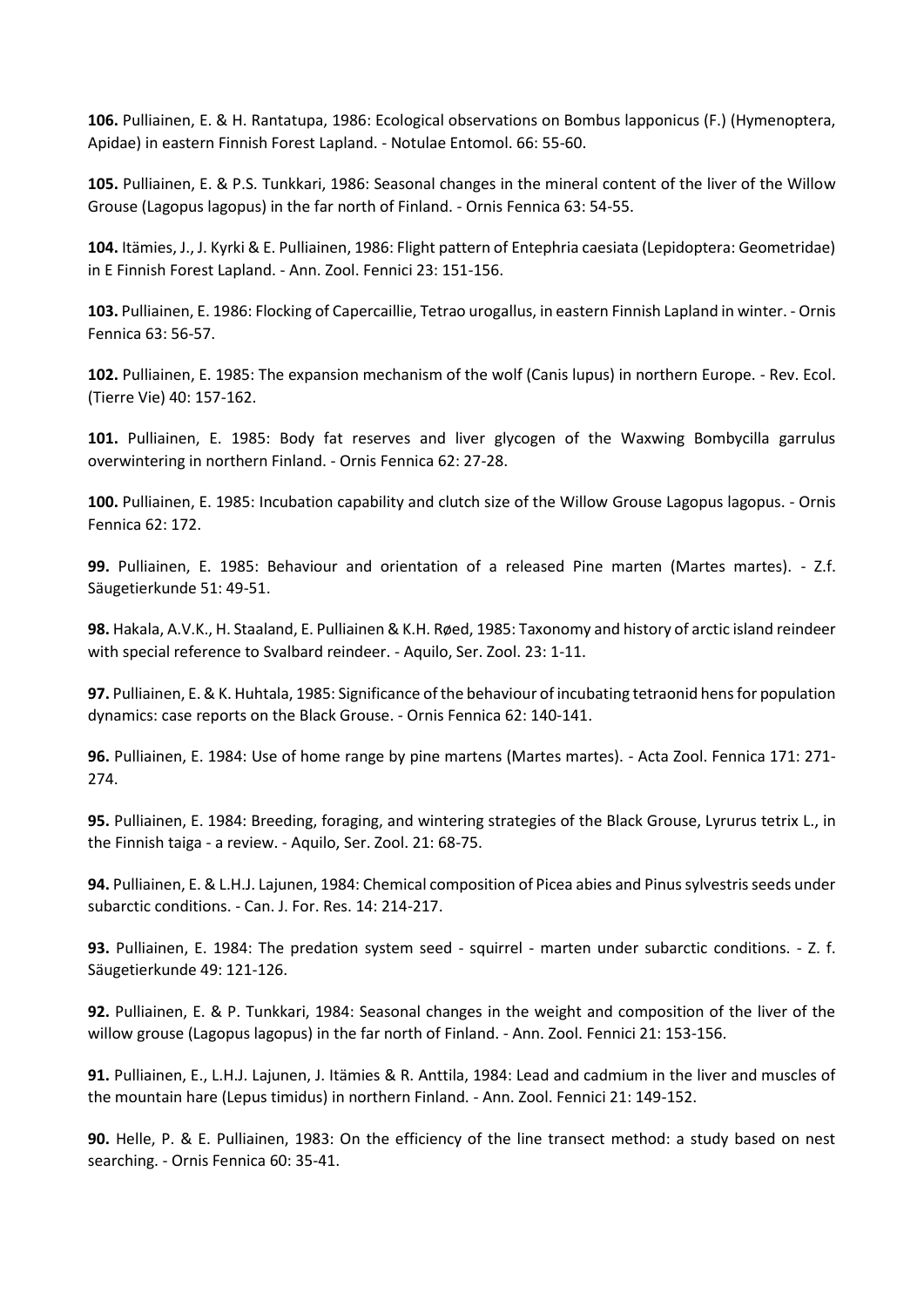**89.** Pulliainen, E. 1983: Infestation by Trypodendron lineatum (Oliv.) (Coleoptera, Scolytidae) of spruce and pine felled in different years and months near the subarctic timberline. - Ann. Ent. Fennici 49: 45-48.

**88.** Pulliainen, E. & P. Tunkkari, 1983: Seasonal changes in the cut length of the willow grouse (Lagopus lagopus) in Finnish Lapland. - Ann. Zool. Fennici 20: 53-56.

**87.** Pulliainen, E. 1983: The refuge theory and habitat selection in the mountain hare on a subarctic fell in Finnish Forest Lapland. - Finnish Game Res. 41: 39-44.

**86.** Erkinaro, E., K. Heikura, E. Lindgren, E. Pulliainen & S. Sulkava, 1983: Studies on the daily activity of semidomestic reindeer (Rangifer tarandus L.) and wild forest reindeer (R.t. fennicus Lönnb.) in eastern Finland. - Acta Zool. Fennica 175: 29-31.

**85.** Pulliainen, E. 1983: Behaviour of an expanding population of the Brown bear (Ursus arctos) in northern Europe. - Z. f. Säugetierkunde 48: 290-297.

**84.** Myllylä, M., M. Torssonen, E. Pulliainen & K. Kuusela, 1983: Biological studies on the minnow, Phoxinus phoxinus, in northern Finland. - Aquilo, Ser. Zool. 22: 149-156.

**83.** Pulliainen, E. 1983: Formation of a dominance hierarchy among wild brown bears (Ursus arctos). - Z. f. Säugetierkunde 49: 58-59.

**82.** Pulliainen, E., F. Balát, M. Ojanen & M. Orell, 1982: Breeding strategies of Redstarts (Phoenicurus phoenicurus) nesting in Finland and Czechoslovakia. - Ecology (CSSR) 1(4): 345-352.

**81.** Pulliainen, E. 1982: Experiences in the protection of the large predators in Finland. - Int. J. Stud. Anim. Prob. 3(1): 33-41.

**80.** Pulliainen, E. 1982: Nesting clumping of thrushes with other birds in the north-ern Finnish taiga in early spring. A case report. - Aquilo, Ser. Zool. 21: 60-62.

**79.** Pulliainen, E. & N. Ala-Kotila, 1982: Population status of the arctic fox, Alopex lagopus, in Utsjoki, northern Finland, in 1980-1981. - Aquilo, Ser. Zool. 21: 53-56.

**78.** Pulliainen, E. 1982: Habitat selection and fluctuations in numbers in a population of the arctic hare (Lepus timidus) on a subarctic fell in Finnish forest Lapland. - Z. f. Säugetierkunde 47: 91-99.

**77.** Pulliainen, E. 1982: Scent marking in the pine marten (Martes martes) in Finnish Forest Lapland in winter. - Z. f. Säugetierkunde 47: 91-99.

**76.** Pulliainen, E. & H. Eskonen, 1982: Chemical composition of plant matter eaten by young chicks of the Willow Grouse Lagopus lagopus in northern Finland. - Ornis Fennica 59: 146-148.

**75.** Itämies, J., J. Kyrki & E. Pulliainen, 1982: The macrolepidopterous fauna of the Värriötunturi fell area in eastern Finnish Forest Lapland as indicated by light trap catches. - Aquilo, Ser. Zool. 21: 63-67.

**74.** Pulliainen, E. 1982: "Incubation" behaviour of male redwings, Turdus iliacus, in subarctic conditions. - Aquilo, Ser. Zool. 21: 6-8.

**73.** Pulliainen, E. 1982: Food selection in the tetraonid hybrids Lyrurus tetrix x Tetrao urogallus, Lyryrus tetrix x Lagopus lagopus and Tetrao urogallus x Lagopus lagopus. - Ornis Fennica 59: 170-174.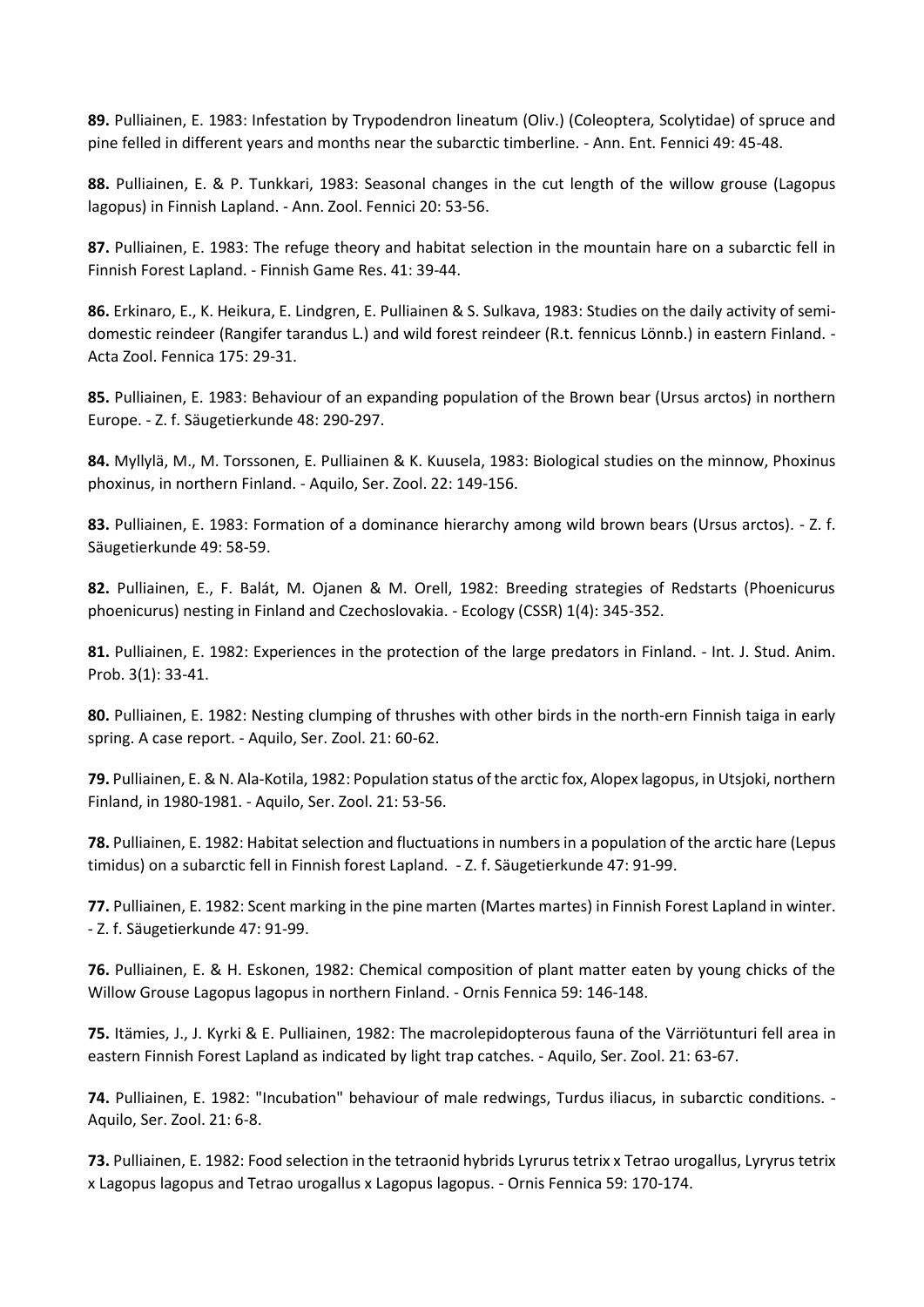**72.** Pulliainen, E., H. Eskonen & T. Hietajärvi, 1981: Note of the breeding of the Ring Ouzel Turdus torquatus in Finnish Lapland. - Ornis Fennica 58: 175-176.

**71.** Pulliainen, E. 1981: A comparison of the present land mammal fauna of eastern and western Fennoscandia. - Acta Univ. Oul. A 122. Biol. 14., pp. 53-62.

**70.** Pulliainen, E. 1981: Weights of the crop contents of Tetrao urogallus, Lyrurus tetrix, Tetrastes bonasia and Lagopus lagopus in Finnish Lapland in autumn and winter. - Ornis Fennica 58: 64-71.

**69.** Pulliainen, E. & V. Peiponen, 1981: On the breeding of the redpoll Garduelis flammea in NE Finland. - Ornis Fennica 58: 109-116.

**68.** Pulliainen, E. & J. Iivanainen, 1981: Winter nutrition of the willow grouse (Lagopus lagopus L.) in the extreme north of Finland. - Ann. Zool. Fennici 18: 263-269.

**67.** Pulliainen, E. 1981: A transect survey of small land carnivore and red fox popu-lations on a subarctic fell in Finnish Forest Lapland over 13 winters. - Ann. Zool. Fennici 18: 270-278.

**66.** Sequeira, D.M. 1980: Comparison of the diet of the red fox (Vulpes vulpes L., 1758) in Gelderland (Holland), Denmark and Finnish Lapland. - Biogeograph-ica 18: 35-51.

**65.** Pulliainen, E. 1980: The status, structure and behaviour of populations of the wolf (Canis l. lupus L.) along the Fenno-Soviet border. - Ann. Zool. Fennici 17: 107-112.

**64.** Pulliainen, E. 1980: The history and spread of the Moorhen Gallinula chloropus in Finland. Selostus: Liejukanan historiasta ja levämisestä Suomessa. - Ornis Fennica 57: 117-123.

**63.** Pulliainen, E. 1980: Heart/body weight ratio in the Willow Grouse Lagopus lagopus and Rock Ptarmigan Lagopus mutus in Finnish Lapland. Selostus: Riekon ja kiirunan sydämen ja ruumiin painon välisestä suhteesta Suomen Lapissa. - Ornis Fennica 57: 88-92.

**62.** Pulliainen 1980: Mid-winter feeding activity of Siberian Tits Parus cinctus and a Great Tit Parus major at a feeding site north of the Arctic Circle. Selostus: Lapintiaisten ja talitiaisen ruokailuaktiivisuudesta ruokintapaikalla Itä-Lapissa keskitalvella. - Ornis Fennica 57: 90-92.

**61.** Pulliainen, E. 1980: Hirvieläinten talviset liikunnot ja ravinnonotto. Summary: Winter diet and movements of cervids. A review. - Memoranda Soc. Fauna Flora Fennica 56: 51-58.

**60.** Pulliainen, E. 1979: On the breeding of the Pine Grosbeak Pinicola enucleator in NE Finland. Selostus: Taviokuurnan pesimäbiologiasta Koillis-Suomessa. - Ornis Fennica 56: 160-162.

**59.** Pulliainen, E. 1979: Behaviour of a pair of Redpolls, Acanthis flammea, at the nest. - Aquilo, Ser. Zool. 19: 87-96.

**58.** Pulliainen, E. 1979: The Bombus and Psithyrus (Hymenoptera, Apidae) fauna of the Värriötunturi fell area in eastern Finnish Forest Lapland. Selostus: Itä-Lapin Värriötunturin alueen kimalais- ja loiskimalaisfaunasta. - Notulae Entomol. 59: 159-162.

**57.** Pulliainen, E. & J. Keränen, 1979: Composition and functions of beard lichen stores accumulated by bank voles, Clethrionomys glareolus Schreb. - Aquilo, Ser. Zool. 19: 73-76.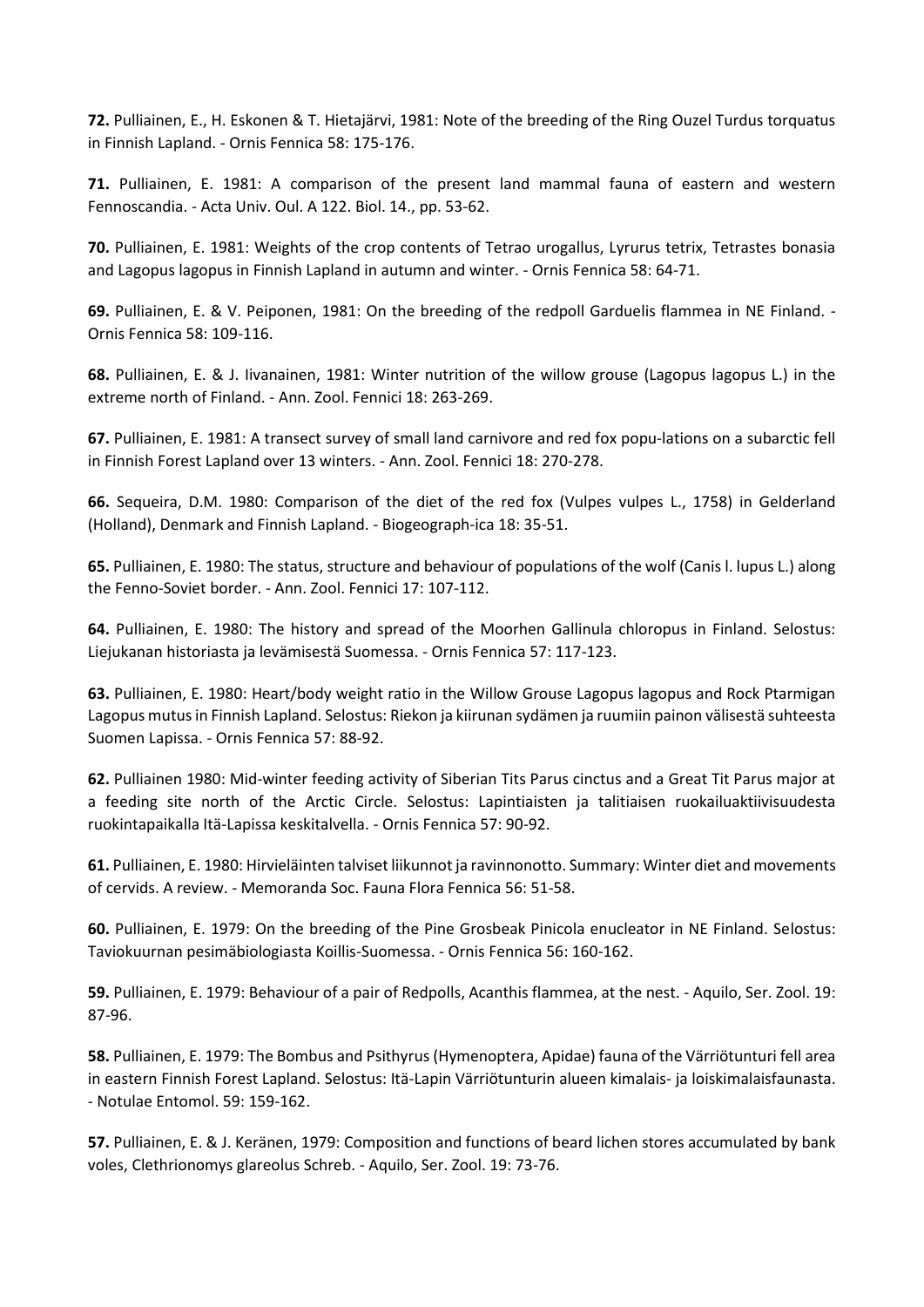**56.** Pruitt, W.O. Jr. 1979: A numerical "Snow Index" for reindeer (Rangifer tarandus) winter ecology (Mammalia, Cervidae). - Ann. Zool. Fennici 16: 271-280.

**55.** Pulliainen, E. 1979: Animal food of the Capercaillie, Tetrao urogallus, in the northern Finnish taiga in autumn. - Aquilo, Ser. Zool. 19: 29-32.

**54.** Pulliainen, E. 1979: Grit intake of the Capercaillie, Tetrao urogallus, in the northern Finnish taiga in autumn. - Aquilo, Ser. Zool. 19: 45-47.

**53.** Pulliainen, E. 1979: Occurrence of Gammarus lacustris G.O. Sars (Amphipoda) in eastern Finnish Lapland. - Aquilo, Ser. Zool. 19: 23-27.

**52.** Pulliainen, E., T. Kallio & Anna-Maija Hallaksela, 1978: Eating of wood by Parrot Crossbills, Loxia pytyopsittacus, and Redpolls, Carduelis flammea. - Aquilo, Ser. Zool. 18: 23-27.

**51.** Pulliainen, E. 1978: The nutritive value of rowan-berries, Sorbus aucuparia L., for birds and mammals. - Aquilo, Ser. Zool. 18: 28-32.

**50.** Pulliainen, E. 1978: Behaviour of a Willow Lagopus l. lagopus at the nest. Selostus: Riekon käyttäytymisestä pesällä. - Ornis Fennica 55: 141-148.

**49.** Pulliainen, E. 1978: Severe decrease in a population of Pied Flycatchers in NE Finland. Selostus: Erään kirjosieppopopulaation huomattava vähentyminen Koillis-Suomessa. - Ornis Fennica 55: 134-135.

**48.** Pulliainen, E. & J. Tuomainen, 1978: On the nesting biology of the Two-barred Crossbill Loxia leucoptera in NE Finland. Selostus: Kirjosiipikäpylinnun pesimisestä Itäkairassa. - Ornis Fennica 55: 180-182.

**47.** Pulliainen, E. 1978: Influence of heavy snowfall in June 1977 on the life of birds in NE Finnish Forest Lapland. - Aquilo, Ser. Zool. 18: 1-14.

**46.** Pulliainen, E. 1977: Habitat selection and clutch-size in the Meadow-pipit, Anthus pratensis, in Finland, especially in Lapland. - Aquilo, Ser. Zool. 17: 1-6.

**45.** Pulliainen, E. 1977: Habitat selection and breeding biology of box-nesting birds in northeastern Finnish Forest Lapland. - Aquilo, Ser. Zool. 17: 7-22.

**44.** Pulliainen, E. & K. Loisa, 1977: Breeding biology and food of the Great Grey Owl, Strix nebulosa, in northeastern Finnish Forest Lapland. - Aquilo, Ser. Zool. 17: 23-33.

**43.** Saari, L. 1977: Change of habitat preference during the summer in certain passerines. - Ornis Fennica 54: 154-159.

**42.** Pulliainen, E. 1976: Small intestine and caeca lengths in the willow grouse (Lagopus lagopus) in Finnish Lapland. - Ann. Zool. Fennici 13: 195-199.

**41.** Pulliainen, E. & L. Saari, 1976: The occurrence of the Two-barred Crossbill Loxia leucoptera in NE Finland. Selostus: Kirjosiipikäpylinnun esiintyminen Koillis-Suomessa. - Ornis Fennica 53: 46.

**40.** Pulliainen, E. 1976: Birch forest damage caused by Oporinia autumnata Bkh. (Lep., Geometridae) in 1965- 1966 in eastern Itäkaira, northeastern Lapland. - Ann. Ent. Fennici 42: 166-170.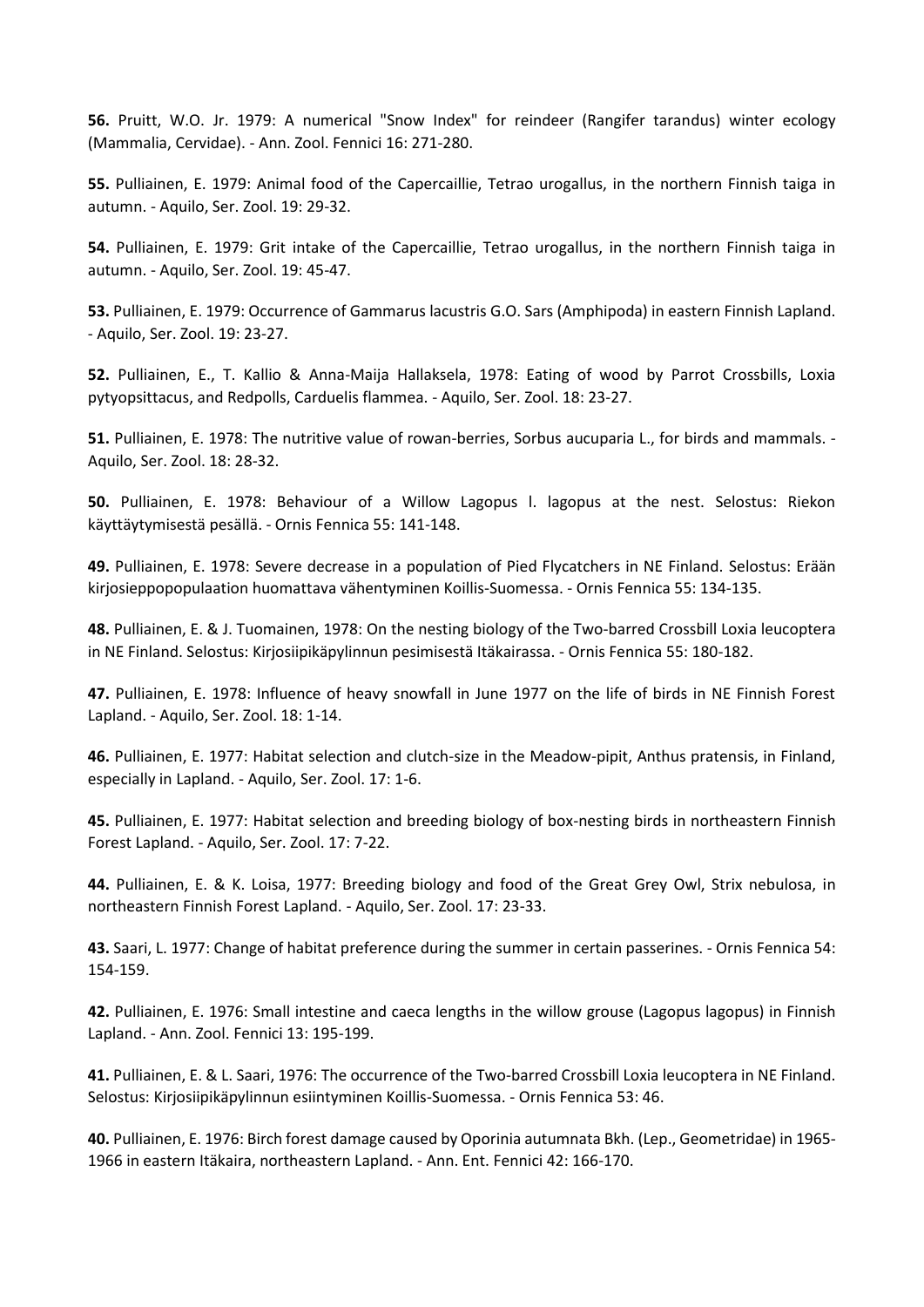**39.** Pulliainen, E. 1975: Structure of two willow grouse (Lagopus lagopus) populations in Finnish Fjeld Lapland in the winters of 1972-1974. - Ann. Zool. Fennici 12: 263-267.

**38.** Tanhuanpää, E. & E. Pulliainen, 1975: Major fatty acid composition of some organ fats in the moose (Alces alces) in northeastern Lapland. - Ann. Zool. Fennici 12: 148-155.

**37.** Pulliainen, E. & P. Ovaskainen, 1975: Territory marking by a wolverine (Gulo gulo) in northeastern Lapland. - Ann. Zool. Fennici 12: 268-270.

**36.** Tanhuanpää, E. & E. Pulliainen, 1975: Effect of diet on the fatty acid composition of some organ fats in crossbills (Loxia curvirostra and L. leucoptera). - Ann. Zool. Fennici 12: 156-159.

**35.** Hakanen, R., K.J. Grunin & P. Nuorteva, 1974: Larvae of Trypocalliphora lindneri Peus (Dipt., Calliphoridae) as subcutaneous pathogens on nestlings of the Meadow Pipit and Common Redpoll in the Subarctic. - Ann. Ent. Fennici 40: 15-18.

**34.** Pulliainen, E. 1974: The flying activity of Phormia terraenovae R.-D. (Dipt., Calliphoridae) in late winter in northeastern Lappland. - Ann. Ent. Fennici 40: 26-28.

**33.** Pulliainen, E. 1974: Nesting biology of a pair of rough-legged buzzards (Buteo lagopus lagopus Brünn.) in northeastern Lapland. - Ann. Zool. Fennici 11: 259-264.

**32.** Pulliainen, E. 1974: Winter nutrition of the common crossbill (Loxia curvirostra) and the pine grosbeak (Pinicola enucleator) in northeastern Lapland in 1973. - Ann. Zool. Fennici 11: 204-206.

**31.** Pulliainen, E. 1974: Seasonal movements of moose in Europe. - Naturaliste can. 101: 379-392.

**30.** Salo, L.J. 1973: Chemical composition and caloric content of the autumn and winter diet of Tetrastes bonasia L. in northeastern Finnish Lapland. - Ann. Zool. Fennici 10: 384-387.

**29.** Pulliainen, E. & P. Rajala, 1973: Observations on the nesting of birds in the snow. Selostus: Havaintoja lintujen pesimisestä lumihangessa. - Ornis Fennica 50: 89-91.

**28.** Pulliainen, E. & L.J. Salo, 1973: Food selection by the willow grouse (Lagopus lagopus) in laboratory conditions. - Ann. Zool. Fennici 10: 445-448.

**27.** Pulliainen, E. 1973: Winter ecology of the red squirrel (Sciurus vulgaris L.) in northeastern Lapland. - Ann. Zool. Fennici 10: 487-494.

**26.** Pulliainen, E. 1973: Choice of prey by a pair of Gyrfalcons Falco rusticolus during the nesting period in Forest-Lapland. Selostus: Tunturihaukkaparin pesimäaikaisesta ravinnonvalinnasta Metsä-Lapin alueella. - Ornis Fennica 52: 19-22.

**25.** Pulliainen, E. 1973: Infestation of timber by beetles on a subarctic fell in northeastern Lapland in 1972. - Ann. Zool. Fennici 10: 365-371.

**24.** Pulliainen, E. 1972: Nutrition of the arctic hare (Lepus timidus) in northeastern Lapland. - Ann. Zool. Fennici 9: 17-22.

**23.** Pulliainen, E. 1972: Summer nutrition of crossbills (Loxia pytyopsittacus, L. curvirostra and L. leucoptera) in northeastern Lapland in 1971. - Ann. Zool. Fennici 9: 28-31.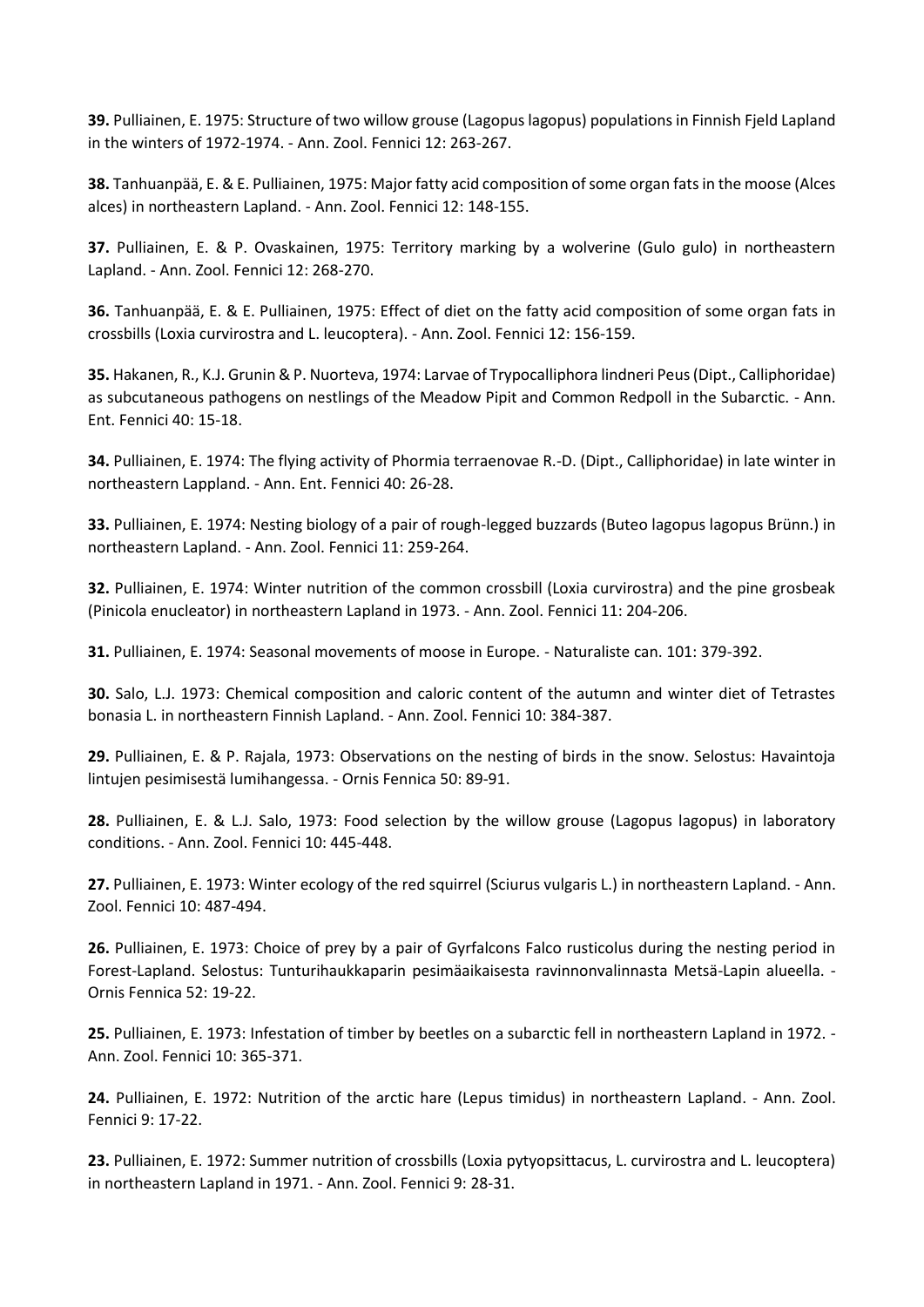**22.** Pulliainen, E. 1972: Distribution and population structure of the bear (Ursus arctos L.) in Finland. - Ann. Zool. Fennici 9: 199-207.

**21.** Pulliainen, E., A.V. Rantanen & L.J. Salo, 1972: On the carnassial tooth cusps in recent red foxes (Vulpes vulpes L.) in Finland and Denmark. - Scand. J. dent. Res. 80: 322-326.

**20.** Baker, B.E., E.R. Samuels & E. Pulliainen, 1972: Strontium-90 and Cesium-137 in Milk and Certain other Materials Collected in Finland. - Journal Dairy Science 55: 633-639.

**19.** Pulliainen, E. & R. Hakanen, 1972, Parental care of a pair of Pine Grosbeaks Pinicola enucleator during the nestling period. Selostus: Taviokuurnaparin pesäpoikaskauden aikaisesta käyttäytymisestä ja aktiivisuudesta. - Ornis Fennica 49: 86-90.

**18.** Kauranen, P., J.K. Miettinen & E. Pulliainen, 1971: Polonium-210 and lead-210 in some terrestrial animals in Finland. - Ann. Zool. Fennici 8: 318-323.

**17.** Pulliainen, E. 1971: Winter nutrition of crossbills (Loxia curvirostra and L. leucoptera) in northeastern Lapland in 1969. - Ann. Zool. Fennici 8: 326-329.

**16.** Kauranen, P., J.K. Miettinen & E. Pulliainen, 1971: Polonium-210 and lead-210 in some terrestrial animals in Finland. - Ann. Zool. Fennici 8: 318-323.

**15.** Pulliainen, E. 1971: Winter nutrition of crossbills (Loxia curvirostra and L. leucoptera) in northeastern Lapland in 1969. - Ann. Zool. Fennici 8: 326-329.

**14.** Pulliainen, E. 1971: Nutritive values of some lichens used as food by reindeer in northeastern Lapland. - Ann. Zool. Fennici 8: 385-389.

**13.** Pulliainen, E. 1971: Behaviour of a nesting capercaillie (Tetrao urogallus) in northeastern Lapland. - Ann. Zool. Fennici 8: 456-462.

**12.** Salo, L.J. 1971: Autumn and winter diet of the hazel grouse (Tetrastes bonasia L.) in northeastern Finnish Lapland. - Ann. Zool. Fennici 8: 543-546.

**11.** Pulliainen, E. 1970: On the breeding biology of the Dotterel Charadrius morinellus. Selostus: Keräkurmitsan pesimisbiologiasta. - Ornis Fennica 47: 69-73.

**10.** Rantanen, A.V. & E. Pulliainen, 1970: Dental conditions of wild red foxes (Vulpes vulpes L.) in northeastern Lapland. - Ann. Zool. Fennici 7: 290-294.

**9.** Pulliainen, E. 1970: Winter nutrition of the rock ptarmigan, Lagopus mutus (Montin), in northern Finland. - Ann. Zool. Fennici 7: 295-302.

**8.** Pulliainen, E. 1970: Colour variation and sex identification in the rock ptarmigan (Lagopus lagopus) in Finland. - Ann. Acad. Sci. Fennicae Ser. A, IV Biol. 160: 1-6.

**7.** Pulliainen, E. 1970: Colour variation and sex identification in the rock ptarmigan (Lagopus lagopus) in Finland. - Ann. Acad. Sci. Fennicae Ser. A, IV Biol. 160: 1-6.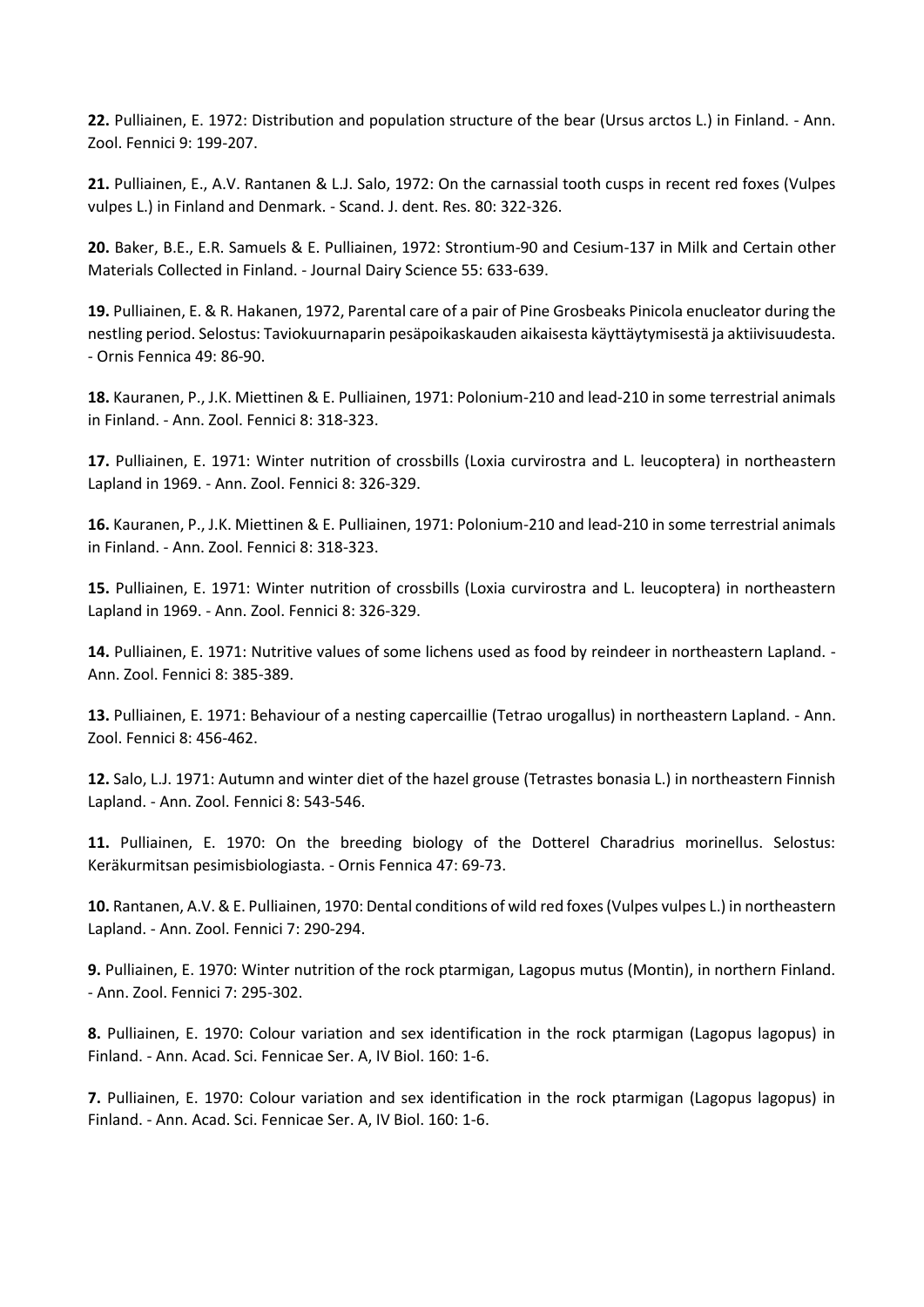**6.** Tanhuanpää, E. & E. Pulliainen, 1969: Major fatty acid composition of some organ fats in the willow grouse (Lagopus lagopus) and the rock ptarmigan (Lagopus mutus). - Ann. Acad. Sci. Fennicae Ser. A., IV Biol. 141: 1- 14

**5.** Loisa, K. & E. Pulliainen, 1968: Winter food and movements of two moose (Alces alces L.) in northeastern Finland. - Ann. Zool. Fennici 5: 220-223.

**4.** Pulliainen, E. & E. Tanhuanpää, 1968: Pluminidal sinus (epidermoid cyst) on the back of male hazel grouse (Tetrastes bonasia L.). - Ann. Zool. Fennici 5: 270-272.

**3.** Pulliainen, E. 1968: Breeding biology of the wolverine (Gulo gulo L.) in Finland. - Ann. Zool. Fennici 5: 338- 344.

**2.** Pulliainen, E., K. Loisa & T. Pohjalainen, 1968: Hirven talvisesta ravinnosta Itä-Lapissa. Summary: Winter food of the moose (Alces alces L.) in eastern Lapland. - Silva Fennica 2: 235-247.

**1.** Pulliainen, E. & O. Alfthan, 1967: Two cases of perodactylus in the same litter of the wolverine (Gulo gulo L.). - Ann. Zool. Fennici 4: 592-594.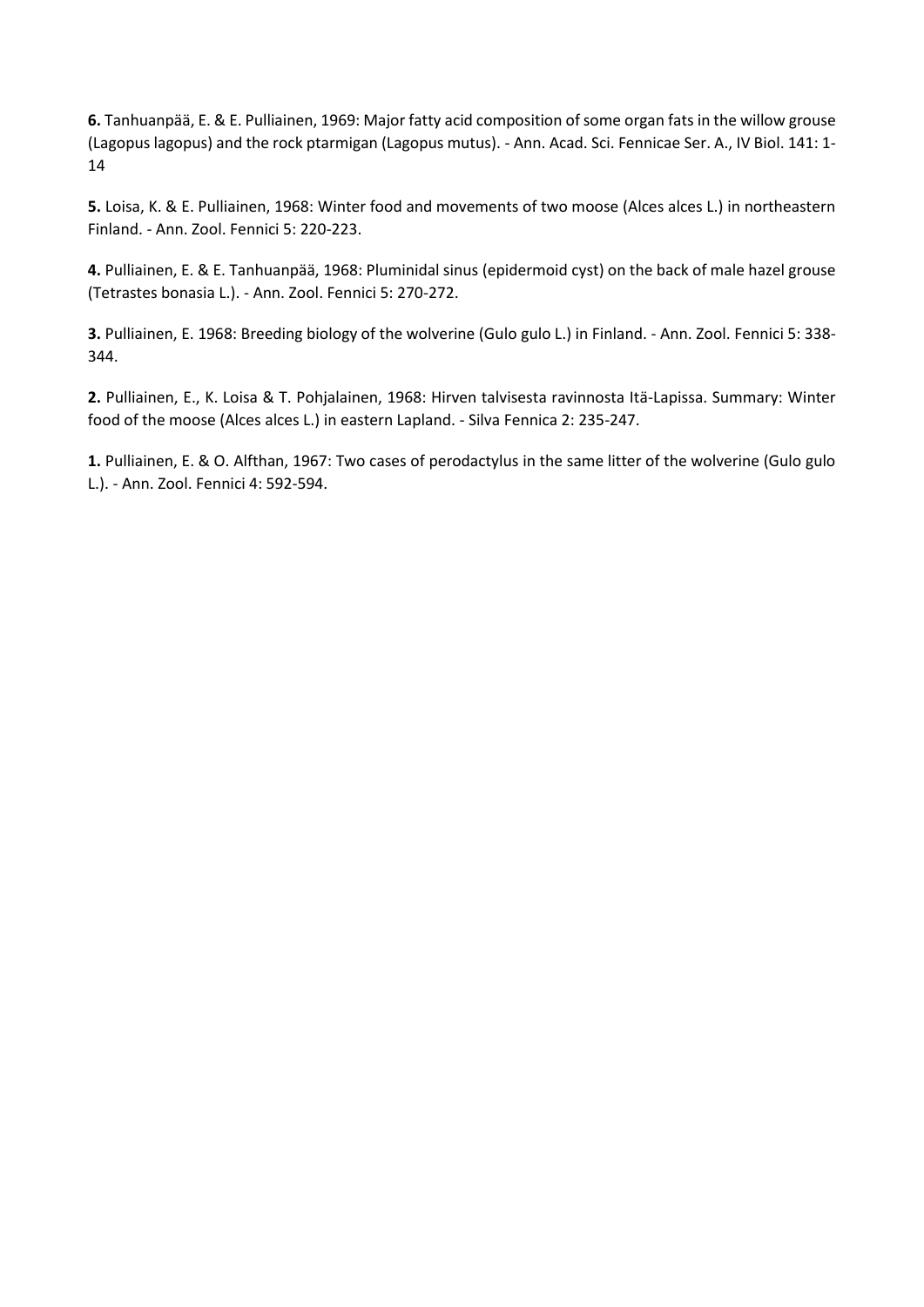## **Book references**

**16.** Gvishiani, A., Soloviev, A., (2020) Geomagnetic Information and Big Data. In: Observations, Modeling and Systems Analysis in Geomagnetic Data Interpretation. Springer, Cham. pp. 233‐268.

**15.** Helmens, K. F., (2019) The last 130 000 years in Fennoscandia reconstructed based on a long and fossil‐rich sediment sequence preserved at Sokli in northern Finland. Swedish nuclear fuel and waste management CO.

**14.** Rannik, Ü., Vesala, T., Sogacheva, L., Hari, P. (2008) Annual cycle of environmental factors. In: Hari, P. & Kulmala, L. (eds.) Boreal forest and climate change. Advances in Global Change Research, Vol. 34, Springer Verlag. pp. 57–65.

**13.** Hari, P., Nikinmaa, E., Vesala, T., Pohja, T., Siivola, E., Lahti, T., Aalto, P., Hiltunen, V., Ilvesniemi, H., Keronen, P., Kolari, P., Grönholm, T., Palva, L., Pumpanen, J., Petäjä, T., Rannik, Ü., Kulmala, M. (2008) SMEAR network. In: Hari, P. & Kulmala, L. (eds.) Boreal forest and climate change. Advances in Global Change Research, Vol. 34, Springer Verlag. pp. 46–56.

**12.** Hari, P., Kolari, P., Bäck, J., Mäkelä, A., Nikinmaa, E. (2008) Photosynthesis. In: Hari, P. & Kulmala, L. (eds.) Boreal forest and climate change. Advances in Global Change Research, Vol. 34, Springer Verlag. pp. 183–195.

**11.** Hari, P., Kolari, P., Bäck, J., Mäkelä, A., Nikinmaa, E. (2008) Photosynthesis. In: Hari, P. & Kulmala, L. (eds.) Boreal forest and climate change. Advances in Global Change Research, Vol. 34, Springer Verlag. pp. 231–242.

**10.** Hari, P. & Kulmala, L. (eds.). 2008. Boreal Forest and Climate Change. Advances in Global Change Research 34. Springer. 582 p.

**9.** Pulliainen, E., P. Danilov & O. Makarova, 1999: Gulo gulo. In: Kotiranta et al. (eds.): Red Data Book of East Fennoscandia: 191‐192.

**8.** Smith, C. & L. Saari, 1997: Limosa lapponica Bar‐tailed Goodwitt. ‐‐ In: Hagemeier, E. J. M. & Blair, M, (toim.): The EBCC Atlas of European Breeding Birds: Their Distribution and Abundance. 903 ss. T & AD Poyser, London. Pp. 296‐297.

**7.** Hable, E. & L. Saari, 1997: Charadrius morinellus Dotterel. ‐ In: Hagemeier, E. J. M. & Blair, M, (toim.): The EBCC Atlas of European Breeding Birds: Their Distribution and Abundance. 903 ss. T & AD Poyser, London: ss. 274‐265.

**6.** Iso‐Iivari, L. & L. Saari 1994: Buteo lagopus Rough‐legged Buzzard. ‐ In: Hagemeier, E. J. M. & Blair, M, (toim.): The EBCC Atlas of European Breeding Birds: Their Distribution and Abundance. 903 ss. T & AD Poyser, London: s. 162.

**5.** Beinterna, A. & L. Saari, 1994: Gallinago gallinago Snipe. ‐ In: Hagemeier, E. J. M. & Blair, M, (toim.): The EBCC Atlas of European Breeding Birds: Their Distribution and Abundance. 903 ss. T & AD Poyser, London: s. 288‐289.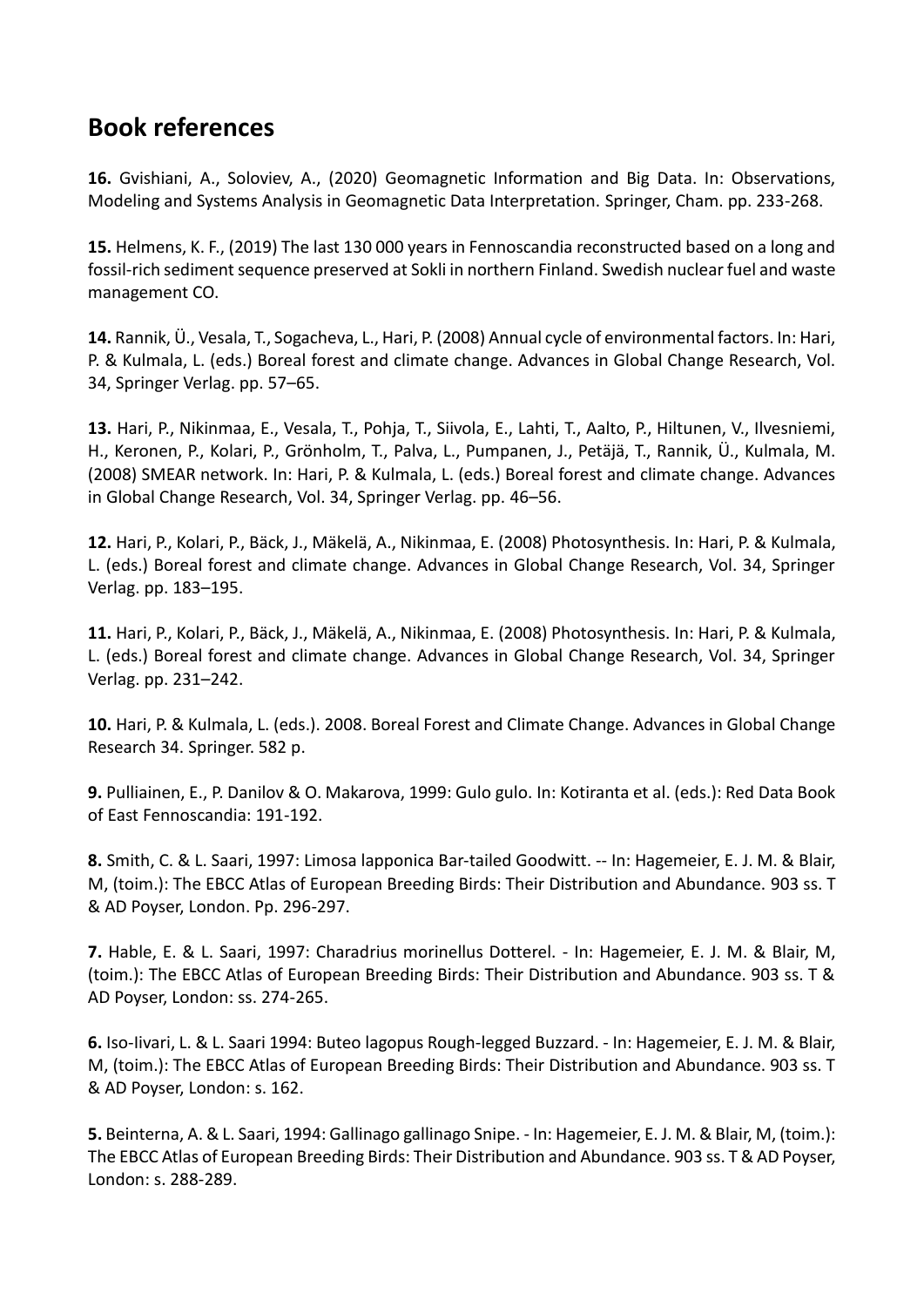**4.** Pulliainen, E. 1994: Pinicola enucleator Pine Crospeak. ‐ In: Hagemeier, E. J. M. & Blair, M, (toim.): The EBCC Atlas of European Breeding Birds: Their Distribution and Abundance. 903 ss. T & AD Poyser, London: s. 736.

**3.** Huhtala, K., E. Korpimäki & E. Pulliainen, 1987: Foraging Activity and Growth of Nestlings in the Hawk Owl: Adaptive Strategies Under Northern Conditions. ‐ Reprinted from: Nero, R.W., Clark, R.J., Knapton, R.J. and Hamre, R.H. (eds.): Biology and Conservation of Northern Forest Owls, Symposium Proceedings, February 3‐7, 1987, Winnipeg, Manitoba. ‐ USDA Forest Service General Technical Report RM‐142, pp. 152‐156.

**2.** Pulliainen, E. 1982: Behavior and structure of an expanding wolf population in Karelia, northern Europe. ‐ Wolves of the world, New Jersey, USA, ss. 134‐147.

**1.** Pulliainen, E. 1981: Comparison des strategies de reproduction de recherche alimentaire et d'hivernage du grand tetras (Tetrao urogallus L.) et du lagopede décosse (Lagopus lagopus L.). Leur importance ecologique pour la protection. ‐ Du Colloque Sur Le Grand Tetras, Colmar, France, 46‐60 ss.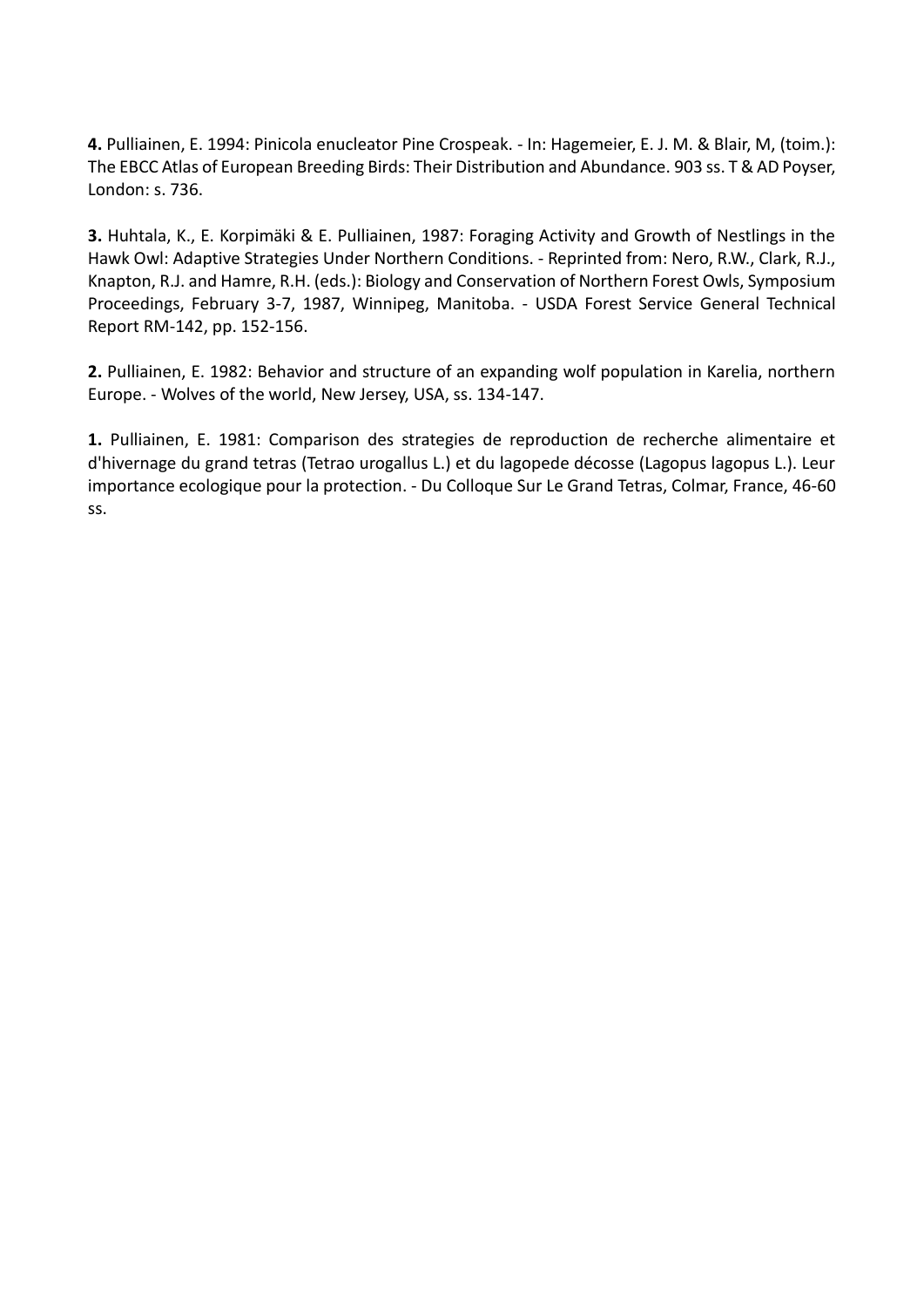## **Conference abstracts etc. (until 1996, and from 2008 onwards)**

Korja, A., Poutanen, M., Mertanen, S., Kozlovskaya, E., Fordell, T., Leveinen, J., Viljanen, A., Pursula, A., Junn, N. and FIN‐EPOS Working Group 2021: FIN‐EPOS – Finnish national node of the European Plate Observing System. In: LITHOSPHERE 2021 Symposium, January 19‐20, 2021 Virtual meeting.

Altimir, N., Mahura, A., Petäjä, T., Lappalainen, H. K., Borisova, A., Bashmakova, I., Noe, S., Duplissy, E.‐M., Haapanala, P., Bäck, J., Pankratov, F., Schevchenko, V., Konstantinov, P., Vaventsov, M., Chalov, S., Baklanov, A., Ezau, I., Zilitinkevich, S., Kulmala, M., and the SMEAR Measurement Concept: Arctic Datasets as Part af PEEX International Collaboration, EGU General Assembly 2020, Online, 4–8 May 2020, EGU2020‐13244.

Santalahti, M., Sun, H., Sietiö, O.‐M., Köster, K., Heinonsalo, J., 2017: The Effect of reindeer grazing on soil fungal communities and enzyme activities in subarctic boreal forest in Finland. Maaperätieteiden päivien abstraktit, SUOMEN MAAPERÄTIETEIDEN SEURA HELSINGIN YLIOPISTO ELINTARVIKE‐ JA YMPÄRISTÖTIETEIDEN LAITOS Helsinki, 2017.

Nieminen, M., 2010: Poron talvilaidunten käyttö ja kunto Pohjois‐Suomen luonnonsuojelu‐ ja erämaa‐alueilla. Riista‐ ja kalatalouden tutkimuslaitos Helsinki 2010.

Nieminen, M., 2008: Luonnonsuojelualueiden merkitys ja käyttö Suomen poronhoidossa. Loppuraportti 2008 Riista‐ ja kalatalouden tutkimuslaitos Porontutkimusasema, Kaamanen.

Ahonen, T., Aalto, P., Kulmala, M. & Hari, P. 1996: Trace gas and aerosol concentrations and their vertical profiles in Värriö measurement station. ‐‐ In Proceedings of the 14th Internatinal conference on Nucleation and Atmospheric Aerosols held in Helsinki, Finland, 26‐30 August 1996, ed. by M. Kulmala and P.E. Wagner, Elsevier, pp. 647‐650

Karusalmi, A. , E. Pulliainen & P.S. Tunkkari, 1996: Annual variations in movements and home ranges of the Willow Grouse (Lagopus lagopus) in North‐Eastern Boreal Finland. In: Book of Abstracts, Fifth European Conference of Wildlife Telemetry, PII‐III‐1, Strassbourg, August 25‐30, 1996.

Ahonen, T., P. Aalto, M. Kulmala, U. Rannik, T. Vesala, P.Hari & T. Pohja, 1995: Atmospheric CO2 trace gas and CN concentrations in Värriö. Proceedings of the Silmu Conference held in Helsinki, Finland 22‐25 August 1995. Publications of the Academy of Finland 6:321‐324.

Ahonen, T., P. Aalto, K. Hämeri, T. Vesala, M. Kulmala & P. Hari, 1995: The investigations of air pollution at Värriö measurement station. ‐Proceedings of the 10th World Clean Air Congress Held at Espoo, Helsinki May 28‐June 2, 1995 volume 2 Atmospheric pollution: 274‐277.

Hari, P., H. Haavisto, P. Aalto & T. Vesala, 1993: Can Accute Toxic Effects of SO2 be Detected in Field Data of Photosynthesis. Kuopion yliopiston Julkaisuja C. Luonnontieteet ja ympäristötieteet 14: 139‐ 142. Proceedings First Finnish Conference of Environmental Sciences Kuopio, October 8‐9, 1993 "Environmental Research in Finland Today".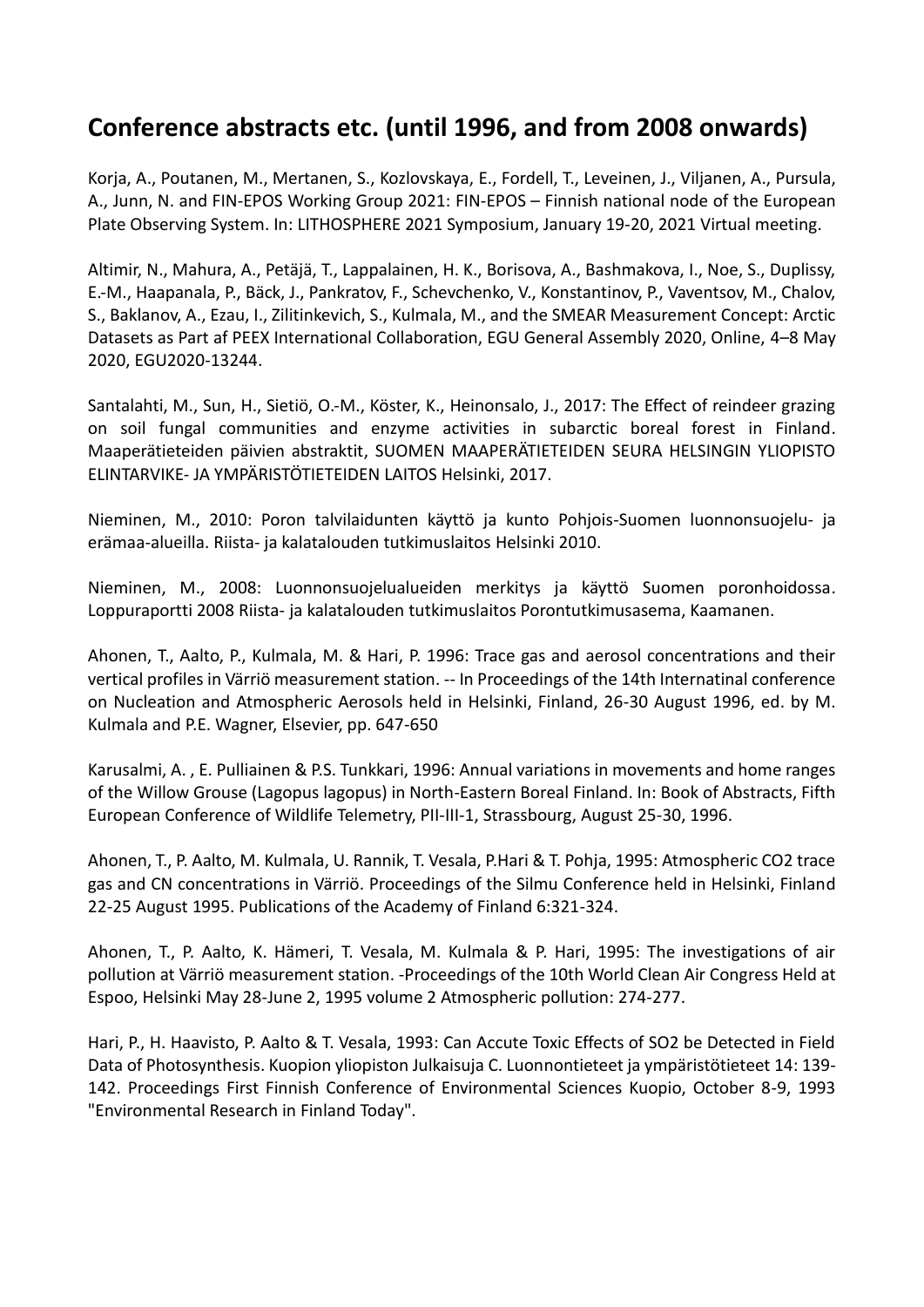Ahonen, T., T. Vesala, K. Hämeri, M. Kulmala, P. Hari & T. Pohja, 1994: Transfer of SO2 to Scots Pine needles. ‐ Report series in Physics Hu‐P‐260 (1994). Proceedings of the XXVIII Annual Conference of the Finnish Physical Society March 17‐19, 1994 Järvenpää, Finland.

Hämeri, K., T. Vesala, M. Kulmala, P. Aalto & P. Hari, 1993: The investigations of air pollution at Värriö measurement station. ‐ The 1993 Nosa Aerosol Symposium Lillestrøm, Norway, Abstracts 16‐17. Norwegian Institute for Air Research.

Raatikainen, M., J. Mäntynen & E. Pulliainen, 1994: Oravanpesien koko ja rakennusainekset Suomen etelä‐ ja pohjoisboreaalisella vyöhykkeellä. ‐ Suomen Riista 40: 26‐31.

Pulliainen, E. 1978: Log licking and gnawing by the Reindeer, Rangifer t. tarandus. ‐ Aquilo, Ser. Zool. 18: 71‐74. (Paper presented at the II. congressus Theriologicus Internationalis, 23. June 1978, Brno, Czechoslovakia.)

Pulliainen, E. 1975: Ecology of the wolf in the settled areas of Finland. ‐ The Behavior and Ecology of Wolves. Symposium of the Behavior and Ecology of Wolves held in 23‐24 May 1975 at the Annual Meeting of the Animal Behavior Society in Wilmington. N.C. pp. 84‐92.

Ahti, K. 1976: On the formation and measurement of rime in Finland. Paper presented in the 10th meeting of Nordic Meteorologists at Reykjavik, Iceland, Aug. 24‐27.

Pulliainen, E. 1975: The use of TV techniques in the study of game animals in the field. XII. Congress of the international union of game biologists. Lisboa, Portugal 1975. 6 pp.

Koster, K., Berninger, F., Pumpanen, J. Long term implications of fire to soil C content and soil CO2 efflux in northern boreal forests. EGU General Assembly 2014.

Jussila, P. & E. Pulliainen, 1991: Winter diet of marten in Finnish Forest Lapland. ‐ Symposium on the Biology and Management of Martens and Fishers, Laramie, Wyoming 29 May ‐ 1 June 1991. Abstracts of Presentations, p. 42.

Tunkkari, P.S. 1986: Moose and deer in traffic accidents in Finland. ‐ Proceed. of Highway and Wildlife relationships, Conceil De L'Europe, Strassbourg, 5‐7 Juin 1985: 151‐155.

Pulliainen, E. 1985: Habitat selection in the brown bear in eastern Finland. ‐ Proceedings Grizzly Bear Habitat Symposium, Missoula, Montana, April 30 ‐ May 2, 1985: 113‐115.

Pulliainen, E. 1983: Brown bear immigration into Finland from the east. ‐ Int. Conf. Bear Res. and Manage. 6: 15‐20.

Pulliainen, E. 1981: Flocking behaviour of the capercaillie (Tetrao urogallus) and conservation strategy for the species. ‐ WPA 2nd Int. Symp. on Grouse. 7 ss.

Pulliainen, E. 1980: Food and feeding habits of the pine marten in Finnish Forest Lapland in winter. ‐ Worldwide Furbearer Conference Proceedings August 3‐11, 1980. Frostburg, Maryland USA. Volume I: 580‐598.